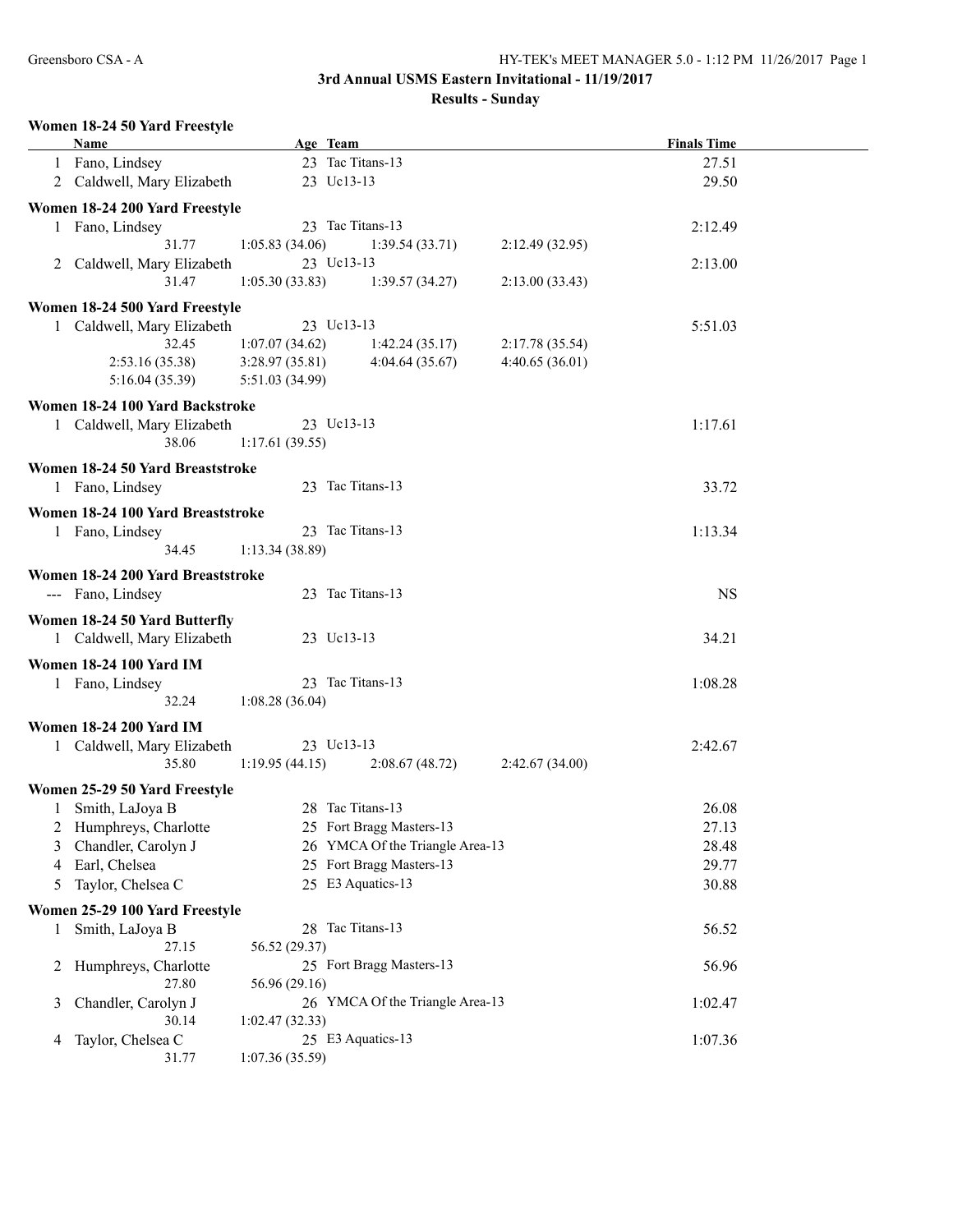| (Women 25-29 100 Yard Freestyle)              |                |                                 |                 |           |
|-----------------------------------------------|----------------|---------------------------------|-----------------|-----------|
| 5 Earl, Chelsea                               |                | 25 Fort Bragg Masters-13        |                 | 1:07.68   |
| 31.11                                         | 1:07.68(36.57) |                                 |                 |           |
| Women 25-29 200 Yard Freestyle                |                |                                 |                 |           |
| 1 Chandler, Carolyn J                         |                | 26 YMCA Of the Triangle Area-13 |                 | 2:22.43   |
| 32.48                                         | 1:07.92(35.44) | 1:45.03(37.11)                  | 2:22.43(37.40)  |           |
| Women 25-29 500 Yard Freestyle                |                |                                 |                 |           |
| 1 Deschler, Jennifer A                        |                | 28 Enfinity Aquatic Club-13     |                 | 6:22.92   |
| 34.30                                         | 1:11.60(37.30) | 1:49.16(37.56)                  | 2:27.12 (37.96) |           |
| 3:05.86 (38.74)                               | 3:45.16(39.30) | 4:24.49(39.33)                  | 5:04.31 (39.82) |           |
| 5:44.07 (39.76)                               | 6:22.92(38.85) |                                 |                 |           |
| Women 25-29 50 Yard Backstroke                |                |                                 |                 |           |
| 1 Taylor, Chelsea C                           |                | 25 E3 Aquatics-13               |                 | 41.17     |
| Women 25-29 200 Yard Backstroke               |                |                                 |                 |           |
| 1 Deschler, Jennifer A                        |                | 28 Enfinity Aquatic Club-13     |                 | 2:37.87   |
| 37.96                                         | 1:17.72(39.76) | 1:58.23(40.51)                  | 2:37.87(39.64)  |           |
|                                               |                |                                 |                 |           |
| Women 25-29 50 Yard Breaststroke              |                | 26 YMCA Of the Triangle Area-13 |                 |           |
| 1 Chandler, Carolyn J                         |                |                                 |                 | 36.75     |
| Women 25-29 100 Yard Breaststroke             |                |                                 |                 |           |
| 1 Chandler, Carolyn J                         |                | 26 YMCA Of the Triangle Area-13 |                 | 1:21.42   |
| 38.44                                         | 1:21.42(42.98) |                                 |                 |           |
| Women 25-29 200 Yard Breaststroke             |                |                                 |                 |           |
|                                               |                |                                 |                 |           |
| --- Chandler, Carolyn J                       |                | 26 YMCA Of the Triangle Area-13 |                 | <b>NS</b> |
|                                               |                |                                 |                 |           |
| Women 25-29 50 Yard Butterfly                 |                | 25 Fort Bragg Masters-13        |                 | 27.88     |
| 1 Humphreys, Charlotte<br>2 Taylor, Chelsea C |                | 25 E3 Aquatics-13               |                 | 34.68     |
|                                               |                |                                 |                 |           |
| Women 25-29 100 Yard Butterfly                |                |                                 |                 |           |
| Humphreys, Charlotte<br>1                     |                | 25 Fort Bragg Masters-13        |                 | 1:02.54   |
| 29.40                                         | 1:02.54(33.14) |                                 |                 |           |
| Women 25-29 200 Yard Butterfly                |                |                                 |                 |           |
| 1 Humphreys, Charlotte                        |                | 25 Fort Bragg Masters-13        |                 | 2:25.14   |
| 30.95                                         | 1:09.19(38.24) | 1:49.00(39.81)                  | 2:25.14(36.14)  |           |
| <b>Women 25-29 100 Yard IM</b>                |                |                                 |                 |           |
| Deschler, Jennifer A<br>1                     |                | 28 Enfinity Aquatic Club-13     |                 | 1:17.29   |
| 35.12                                         | 1:17.29(42.17) |                                 |                 |           |
| Taylor, Chelsea C<br>2                        |                | 25 E3 Aquatics-13               |                 | 1:22.77   |
| 38.86                                         | 1:22.77(43.91) |                                 |                 |           |
| <b>Women 25-29 200 Yard IM</b>                |                |                                 |                 |           |
| Deschler, Jennifer A<br>1                     |                | 28 Enfinity Aquatic Club-13     |                 | 2:44.79   |
| 35.48                                         | 1:16.43(40.95) | 2:07.01 (50.58)                 | 2:44.79 (37.78) |           |
| <b>Women 25-29 400 Yard IM</b>                |                |                                 |                 |           |
| Deschler, Jennifer A<br>$\mathbf{1}$          |                | 28 Enfinity Aquatic Club-13     |                 | 5:39.73   |
| 36.34                                         | 1:17.06(40.72) | 1:59.83(42.77)                  | 2:41.24(41.41)  |           |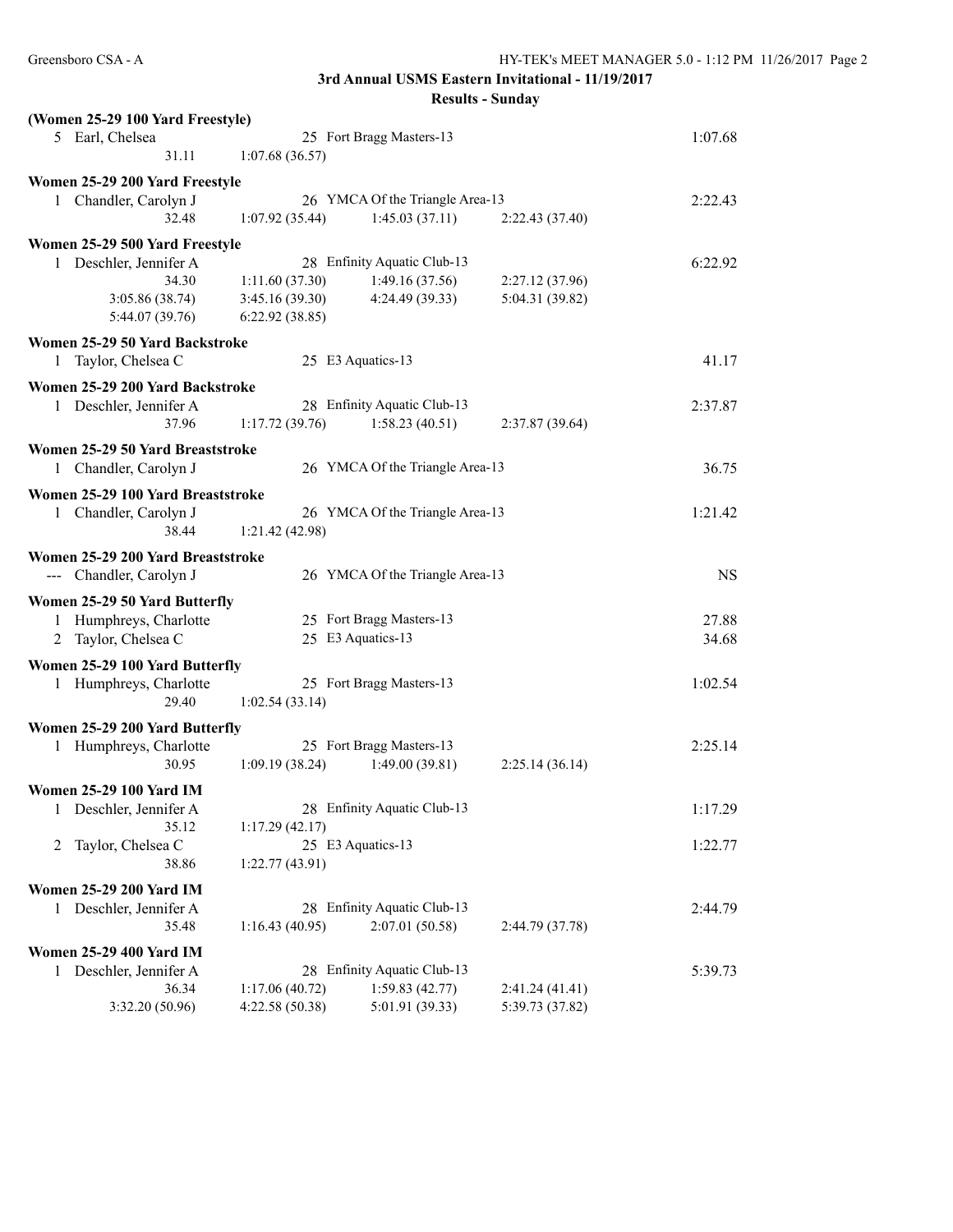|               | Women 30-34 50 Yard Freestyle                       |                                                     |           |
|---------------|-----------------------------------------------------|-----------------------------------------------------|-----------|
|               | 1 Retotar, Allison                                  | 30 North Carolina Aquatic Club Ma-13                | 27.70     |
|               | Women 30-34 100 Yard Freestyle                      |                                                     |           |
|               | 1 Eades, Elizabeth M                                | 32 North Carolina Masters Swimmin-13                | 1:04.85   |
|               | 30.99                                               | 1:04.85(33.86)                                      |           |
|               | Women 30-34 200 Yard Freestyle                      |                                                     |           |
|               | 1 Fallstick, Stephanie J                            | 33 Masters of Raleigh Swimming As-13                | 2:13.86   |
|               | 31.35                                               | 1:39.63(34.32)<br>1:05.31(33.96)<br>2:13.86 (34.23) |           |
|               | 2 Eades, Elizabeth M                                | 32 North Carolina Masters Swimmin-13                | 2:26.79   |
|               | 32.88                                               | 1:09.86(36.98)<br>1:48.38(38.52)<br>2:26.79(38.41)  |           |
|               | Women 30-34 500 Yard Freestyle                      |                                                     |           |
| 1             | Eades, Elizabeth M                                  | 32 North Carolina Masters Swimmin-13                | 6:42.37   |
|               | 35.62                                               | 1:13.92()<br>1:54.49(40.57)                         |           |
|               |                                                     | 3:57.68 (1:22.29)<br>2:35.39()                      |           |
|               | 4:38.77()<br>6:42.37(41.19)                         | 5:20.51(41.74)<br>6:01.18()                         |           |
|               | Women 30-34 50 Yard Backstroke                      |                                                     |           |
|               | 1 Sorg, Rachel C                                    | 30 Tac Titans-13                                    | 29.13     |
|               | Women 30-34 100 Yard Backstroke                     |                                                     |           |
|               | 1 Sorg, Rachel C                                    | 30 Tac Titans-13                                    | 1:01.97   |
|               | 30.16                                               | 1:01.97(31.81)                                      |           |
|               |                                                     |                                                     |           |
|               | Women 30-34 200 Yard Backstroke<br>1 Sorg, Rachel C | 30 Tac Titans-13                                    | 2:16.33   |
|               | 30.76                                               | 1:04.83(34.07)<br>1:40.84(36.01)<br>2:16.33(35.49)  |           |
|               |                                                     |                                                     |           |
|               | Women 30-34 50 Yard Breaststroke                    |                                                     |           |
|               | 1 Retotar, Allison                                  | 30 North Carolina Aquatic Club Ma-13                | 35.37     |
| 2             | Fallstick, Stephanie J                              | 33 Masters of Raleigh Swimming As-13                | 36.18     |
|               | Women 30-34 100 Yard Breaststroke                   |                                                     |           |
|               | 1 Retotar, Allison                                  | 30 North Carolina Aquatic Club Ma-13                | 1:16.79   |
|               | 36.53                                               | 1:16.79(40.26)                                      |           |
|               | Women 30-34 50 Yard Butterfly                       |                                                     |           |
|               | 1 Retotar, Allison                                  | 30 North Carolina Aquatic Club Ma-13                | 29.88     |
|               | 2 Fallstick, Stephanie J                            | 33 Masters of Raleigh Swimming As-13                | 30.96     |
|               | <b>Women 30-34 100 Yard IM</b>                      |                                                     |           |
| 1             | Retotar, Allison                                    | 30 North Carolina Aquatic Club Ma-13                | 1:07.76   |
|               | 31.54                                               | 1:07.76(36.22)                                      |           |
| 2             | Fallstick, Stephanie J                              | 33 Masters of Raleigh Swimming As-13                | 1:11.74   |
|               | 34.63                                               | 1:11.74(37.11)                                      |           |
|               | Women 35-39 50 Yard Freestyle                       |                                                     |           |
| 1             | Worthington, Anne                                   | 35 North Carolina Aquatic Club Ma-13                | 26.68     |
| $\sim$ $\sim$ | Horne, Erin                                         | 39 YMCA Of the Triangle Area-13                     | <b>NS</b> |
|               | Women 35-39 100 Yard Freestyle                      |                                                     |           |
| 1             | Worthington, Anne                                   | 35 North Carolina Aquatic Club Ma-13                | 56.60     |
|               | 27.72                                               | 56.60 (28.88)                                       |           |
| 2             | Horne, Erin                                         | 39 YMCA Of the Triangle Area-13                     | 1:03.67   |
|               | 30.77                                               | 1:03.67(32.90)                                      |           |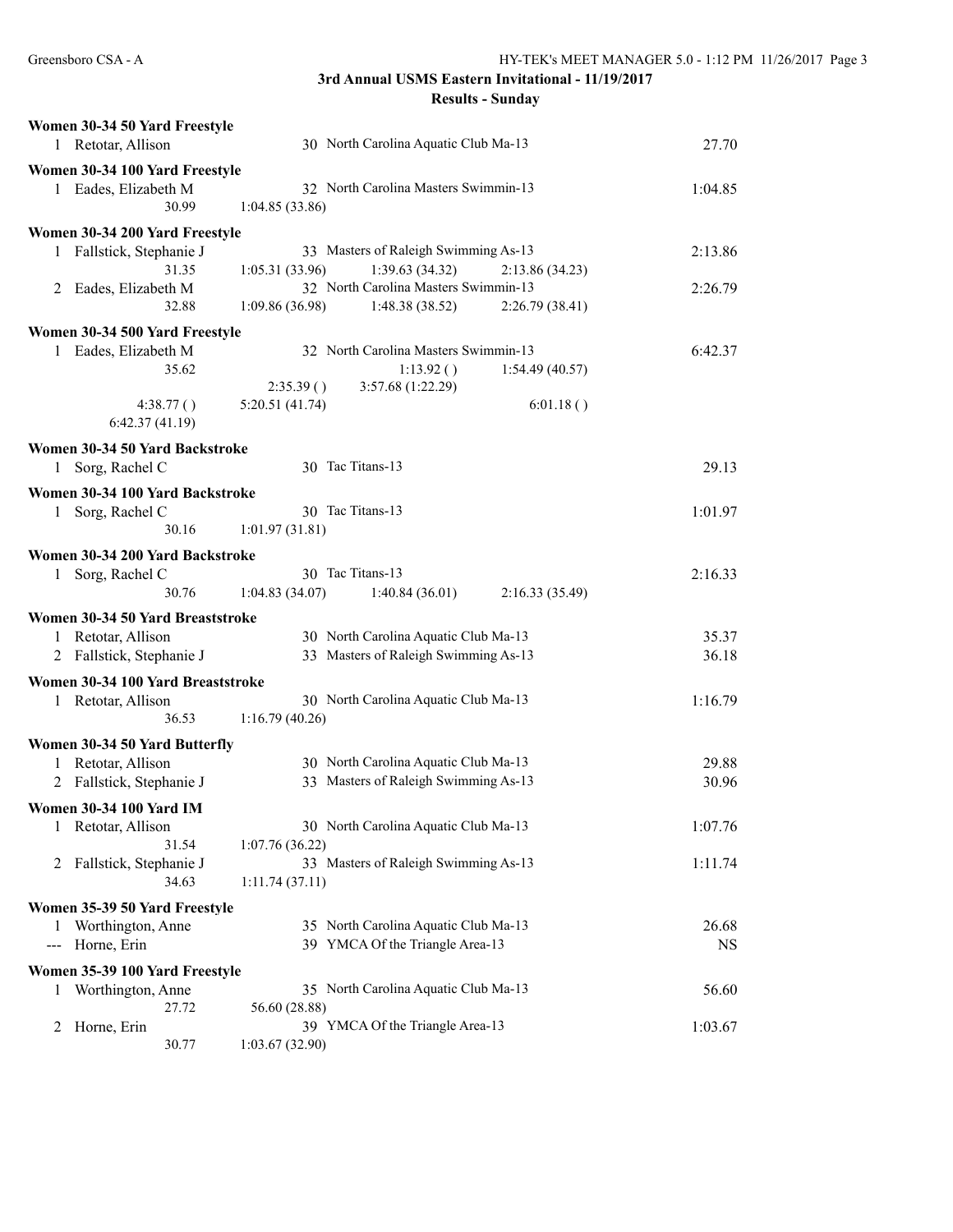|       | Women 35-39 200 Yard Freestyle    |                 |                                      |                 |           |
|-------|-----------------------------------|-----------------|--------------------------------------|-----------------|-----------|
|       | 1 Worthington, Anne               |                 | 35 North Carolina Aquatic Club Ma-13 |                 | 2:07.16   |
|       | 30.04                             | 1:03.12(33.08)  | 1:35.39(32.27)                       | 2:07.16(31.77)  |           |
|       | 2 Horne, Erin                     |                 | 39 YMCA Of the Triangle Area-13      |                 | 2:20.57   |
|       | 32.42                             | 1:08.41(35.99)  | 1:44.91 (36.50)                      | 2:20.57(35.66)  |           |
|       |                                   |                 |                                      |                 |           |
|       | Women 35-39 500 Yard Freestyle    |                 |                                      |                 |           |
|       | 1 Worthington, Anne               |                 | 35 North Carolina Aquatic Club Ma-13 |                 | 5:37.45   |
|       | 29.29                             | 1:01.37(32.08)  | 1:34.95(33.58)                       | 2:09.44 (34.49) |           |
|       | 2:43.91 (34.47)                   | 3:18.61(34.70)  | 3:53.71(35.10)                       | 4:28.68 (34.97) |           |
|       | 5:03.57 (34.89)                   | 5:37.45 (33.88) |                                      |                 |           |
|       | 2 Horne, Erin                     |                 | 39 YMCA Of the Triangle Area-13      |                 | 6:28.14   |
|       | 33.48                             | 1:09.76(36.28)  | 1:47.91(38.15)                       | 2:26.60(38.69)  |           |
|       | 3:05.88 (39.28)                   | 3:45.92(40.04)  | 4:26.15(40.23)                       | 5:06.95 (40.80) |           |
|       | 5:47.98(41.03)                    | 6:28.14(40.16)  |                                      |                 |           |
|       |                                   |                 |                                      |                 |           |
|       | Women 35-39 100 Yard Breaststroke |                 |                                      |                 |           |
| 1     | Worthington, Anne                 |                 | 35 North Carolina Aquatic Club Ma-13 |                 | 1:14.83   |
|       | 35.53                             | 1:14.83(39.30)  |                                      |                 |           |
|       | 2 Holloway, Mary                  |                 | 38 Masters of Raleigh Swimming As-13 |                 | 1:16.47   |
|       | 36.73                             | 1:16.47(39.74)  |                                      |                 |           |
|       | Women 35-39 50 Yard Butterfly     |                 |                                      |                 |           |
|       | 1 Holloway, Mary                  |                 | 38 Masters of Raleigh Swimming As-13 |                 |           |
|       |                                   |                 |                                      |                 | 28.51     |
|       | <b>Women 35-39 100 Yard IM</b>    |                 |                                      |                 |           |
|       | 1 Holloway, Mary                  |                 | 38 Masters of Raleigh Swimming As-13 |                 | 1:05.14   |
|       | 29.83                             | 1:05.14(35.31)  |                                      |                 |           |
|       |                                   |                 |                                      |                 |           |
|       | <b>Women 35-39 200 Yard IM</b>    |                 |                                      |                 |           |
| 1     | Holloway, Mary                    |                 | 38 Masters of Raleigh Swimming As-13 |                 | 2:22.59   |
|       | 30.15                             | 1:06.54(36.39)  | 1:48.76 (42.22)                      | 2:22.59 (33.83) |           |
|       | 2 Worthington, Anne               |                 | 35 North Carolina Aquatic Club Ma-13 |                 | 2:25.17   |
|       | 30.73                             | 1:08.74(38.01)  | 1:50.85(42.11)                       | 2:25.17(34.32)  |           |
|       | Women 40-44 50 Yard Freestyle     |                 |                                      |                 |           |
|       |                                   |                 | 44 North Carolina Aquatic Club Ma-13 |                 | 30.20     |
|       | 1 Hall, Virginia R                |                 |                                      |                 |           |
| 2     | Weeks-Honnold, Heather L          |                 | 44 Masters of Raleigh Swimming As-13 |                 | 30.30     |
|       | 3 King, Victoria A                |                 | 41 Lowes YMCA-13                     |                 | 31.37     |
|       | 4 Law, Amanda M                   |                 | 42 Raleigh Area Masters-13           |                 | 37.08     |
| 5     | Grubb, Lori J                     |                 | 44 Greensboro Community YMCA Mast-   |                 | 40.08     |
|       |                                   |                 |                                      |                 |           |
|       | Women 40-44 100 Yard Freestyle    |                 |                                      |                 |           |
|       | 1 Bishop, Jessica L               |                 | 42 North Carolina Aquatic Club Ma-13 |                 | 1:04.62   |
|       | 31.65                             | 1:04.62(32.97)  |                                      |                 |           |
| 2     | Hall, Virginia R                  |                 | 44 North Carolina Aquatic Club Ma-13 |                 | 1:07.01   |
|       | 32.19                             | 1:07.01(34.82)  |                                      |                 |           |
| 3     | Grubb, Lori J                     |                 | 44 Greensboro Community YMCA Mast-   |                 | 1:30.75   |
|       | 44.20                             | 1:30.75(46.55)  |                                      |                 |           |
|       |                                   |                 |                                      |                 |           |
|       | Women 40-44 200 Yard Freestyle    |                 |                                      |                 |           |
|       | 1 Bishop, Jessica L               |                 | 42 North Carolina Aquatic Club Ma-13 |                 | 2:22.93   |
|       | 33.31                             | 1:09.00(35.69)  | 1:46.01(37.01)                       | 2:22.93 (36.92) |           |
| 2     | Hall, Virginia R                  |                 | 44 North Carolina Aquatic Club Ma-13 |                 | 2:26.62   |
|       | 34.16                             | 1:11.14(36.98)  | 1:49.29(38.15)                       | 2:26.62(37.33)  |           |
| 3     | Grubb, Lori J                     |                 | 44 Greensboro Community YMCA Mast-   |                 | 3:23.86   |
|       | 46.28                             | 1:37.87(51.59)  | 2:32.39 (54.52)                      | 3:23.86(51.47)  |           |
| $---$ | Law, Amanda M                     |                 | 42 Raleigh Area Masters-13           |                 | <b>NS</b> |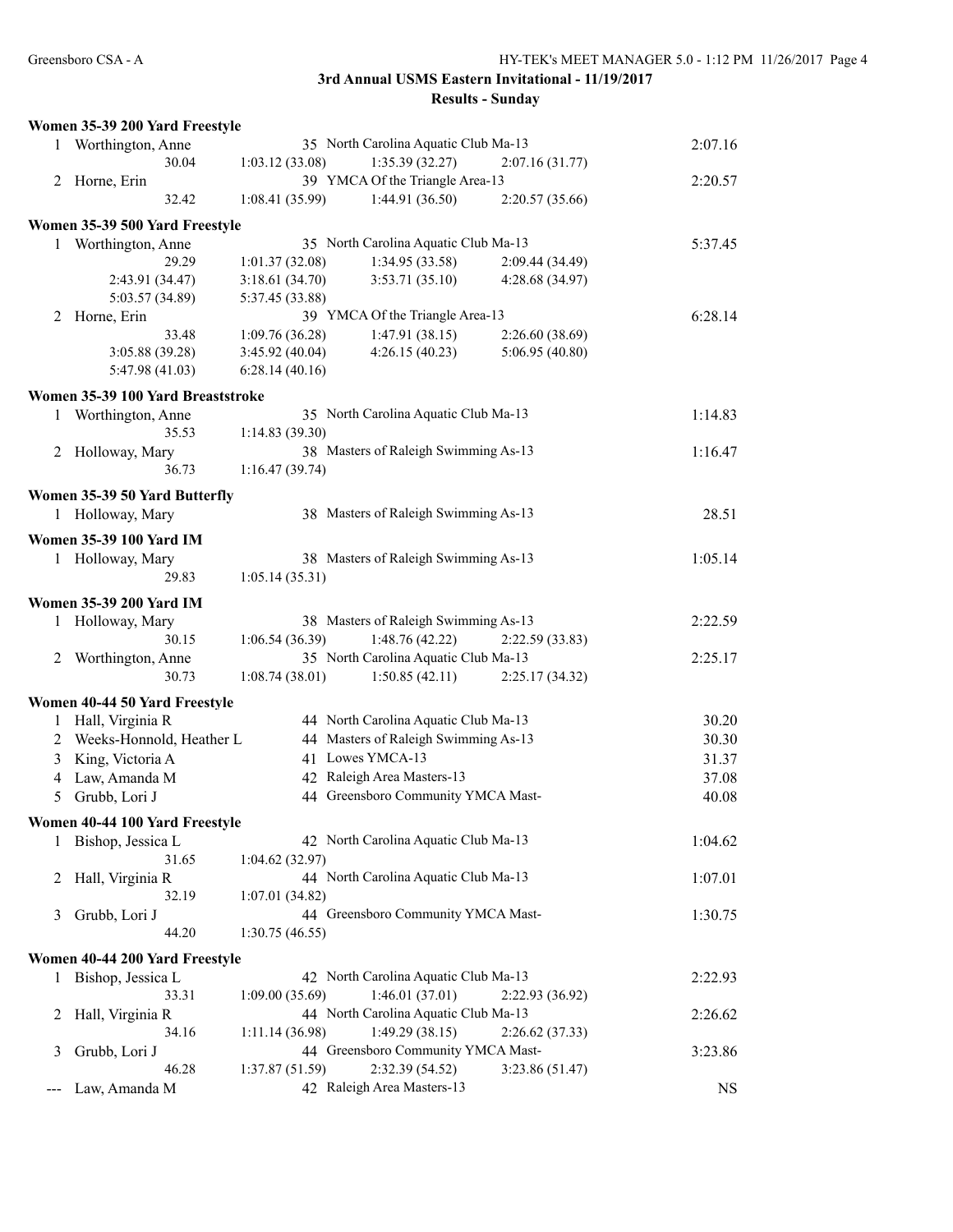|   | Women 40-44 500 Yard Freestyle                        |                 |                                      |                |           |
|---|-------------------------------------------------------|-----------------|--------------------------------------|----------------|-----------|
|   | 1 Bishop, Jessica L                                   |                 | 42 North Carolina Aquatic Club Ma-13 |                | 6:14.69   |
|   | 34.11                                                 | 1:10.53(36.42)  | 1:48.36(37.83)                       | 2:25.97(37.61) |           |
|   | 3:03.98 (38.01)                                       | 3:42.31(38.33)  | 4:21.33 (39.02)                      | 5:00.64(39.31) |           |
|   | 5:38.89 (38.25)                                       | 6:14.69 (35.80) |                                      |                |           |
| 2 | Hall, Virginia R                                      |                 | 44 North Carolina Aquatic Club Ma-13 |                | 6:42.09   |
|   | 36.39                                                 |                 | 1:15.52()                            | 1:55.85(40.33) |           |
|   |                                                       | 2:36.10()       | 3:58.42 (1:22.32)                    |                |           |
|   | 4:39.98()                                             | 5:21.40(41.42)  |                                      | 6:03.05()      |           |
|   | 6:42.09(39.04)                                        |                 |                                      |                |           |
|   | Cannata Kuhn, Rebecca                                 |                 | 41 Uc38-38                           |                | <b>NS</b> |
|   | Women 40-44 50 Yard Backstroke                        |                 |                                      |                |           |
|   | 1 Old, Cath A                                         |                 | 40 Greensboro Community YMCA Mast-   |                | 31.90     |
|   | 2 Weeks-Honnold, Heather L                            |                 | 44 Masters of Raleigh Swimming As-13 |                | 36.54     |
|   | 3 Grubb, Lori J                                       |                 | 44 Greensboro Community YMCA Mast-   |                | 53.04     |
|   | Women 40-44 100 Yard Backstroke                       |                 |                                      |                |           |
|   |                                                       |                 | 40 Greensboro Community YMCA Mast-   |                |           |
|   | 1 Old, Cath A<br>36.34                                |                 |                                      |                | 1:13.14   |
|   |                                                       | 1:13.14(36.80)  |                                      |                |           |
|   | Women 40-44 200 Yard Backstroke                       |                 |                                      |                |           |
|   | 1 Old, Cath A                                         |                 | 40 Greensboro Community YMCA Mast-   |                | 2:39.55   |
|   | 38.14                                                 | 1:19.08(40.94)  | 2:00.52(41.44)                       | 2:39.55(39.03) |           |
|   | Women 40-44 50 Yard Breaststroke                      |                 |                                      |                |           |
|   | 1 Weeks-Honnold, Heather L                            |                 | 44 Masters of Raleigh Swimming As-13 |                | 38.99     |
|   | 2 King, Victoria A                                    |                 | 41 Lowes YMCA-13                     |                | 39.48     |
|   | 3 Law, Amanda M                                       |                 | 42 Raleigh Area Masters-13           |                | 44.54     |
|   |                                                       |                 |                                      |                |           |
|   | Women 40-44 100 Yard Breaststroke                     |                 | 41 Lowes YMCA-13                     |                | 1:26.39   |
| 1 | King, Victoria A<br>40.46                             |                 |                                      |                |           |
|   |                                                       | 1:26.39(45.93)  | 42 Raleigh Area Masters-13           |                | 1:37.18   |
|   | 2 Law, Amanda M<br>46.46                              | 1:37.18(50.72)  |                                      |                |           |
|   |                                                       |                 |                                      |                |           |
|   | Women 40-44 200 Yard Breaststroke                     |                 |                                      |                |           |
|   | 1 King, Victoria A                                    |                 | 41 Lowes YMCA-13                     |                | 3:06.78   |
|   | 41.73                                                 | 1:29.98(48.25)  | 2:19.13(49.15)                       | 3:06.78(47.65) |           |
|   | Women 40-44 50 Yard Butterfly                         |                 |                                      |                |           |
|   | 1 Bishop, Jessica L                                   |                 | 42 North Carolina Aquatic Club Ma-13 |                | 33.33     |
| 2 | Law, Amanda M                                         |                 | 42 Raleigh Area Masters-13           |                | 49.62     |
|   |                                                       |                 |                                      |                |           |
|   | Women 40-44 100 Yard Butterfly<br>1 Bishop, Jessica L |                 | 42 North Carolina Aquatic Club Ma-13 |                |           |
|   | 35.45                                                 | 1:15.50(40.05)  |                                      |                | 1:15.50   |
|   |                                                       |                 |                                      |                |           |
|   | <b>Women 40-44 100 Yard IM</b>                        |                 |                                      |                |           |
| 1 | Old, Cath A                                           |                 | 40 Greensboro Community YMCA Mast-   |                | 1:14.30   |
|   | 33.85                                                 | 1:14.30(40.45)  |                                      |                |           |
| 2 | King, Victoria A                                      |                 | 41 Lowes YMCA-13                     |                | 1:29.39   |
|   | 44.15                                                 | 1:29.39(45.24)  |                                      |                |           |
| 3 | Law, Amanda M                                         |                 | 42 Raleigh Area Masters-13           |                | 1:33.43   |
|   | 47.01                                                 | 1:33.43(46.42)  |                                      |                |           |
|   | Weeks-Honnold, Heather L                              |                 | 44 Masters of Raleigh Swimming As-13 |                | <b>NS</b> |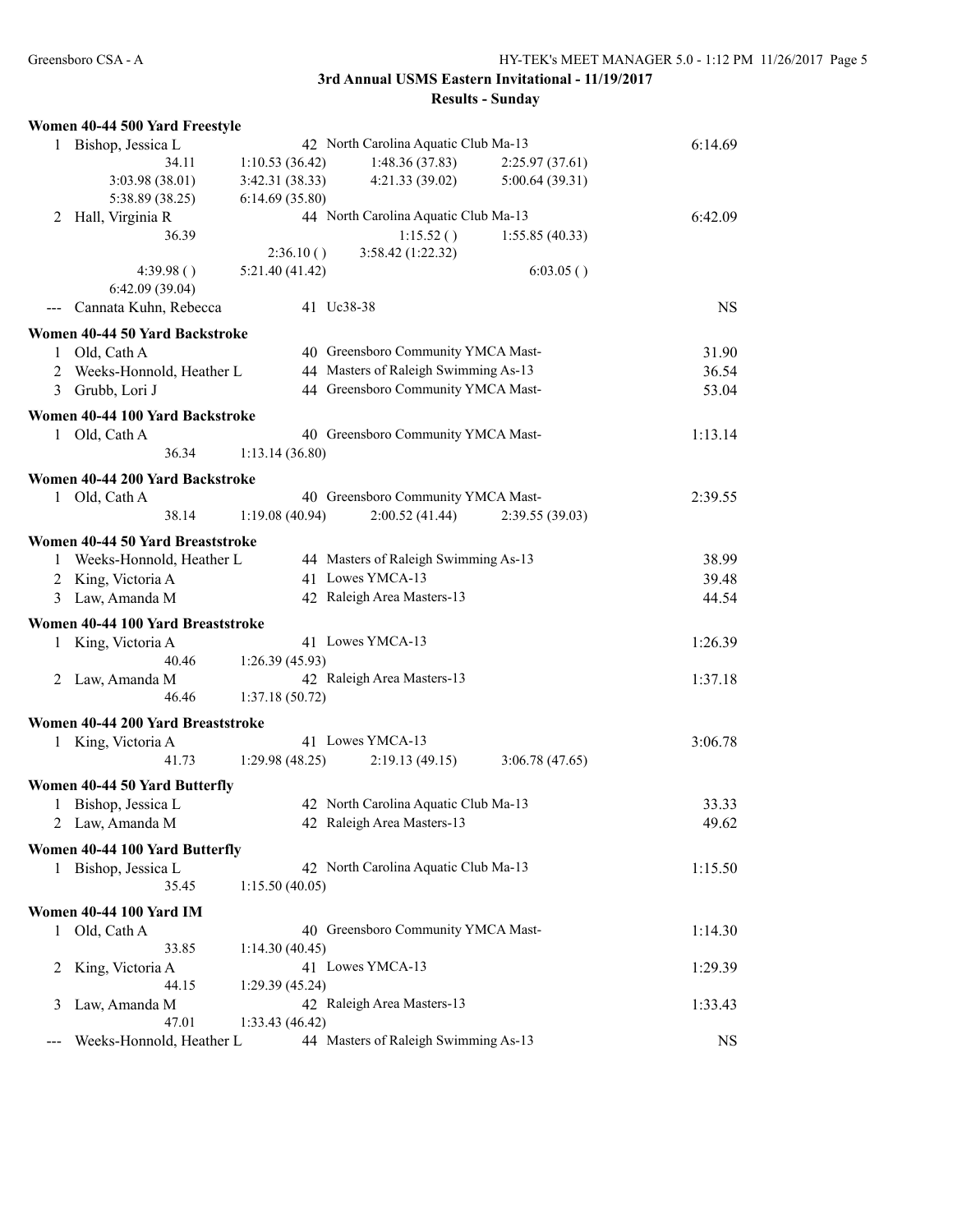|   | <b>Women 40-44 200 Yard IM</b> |                 |                                      |                 |         |
|---|--------------------------------|-----------------|--------------------------------------|-----------------|---------|
|   | 1 Old, Cath A                  |                 | 40 Greensboro Community YMCA Mast-   |                 | 2:45.42 |
|   | 35.87                          | 1:17.24(41.37)  | 2:06.90(49.66)                       | 2:45.42 (38.52) |         |
| 2 | Bishop, Jessica L              |                 | 42 North Carolina Aquatic Club Ma-13 |                 | 2:48.12 |
|   | 35.38                          | 1:18.67(43.29)  | 2:10.44(51.77)                       | 2:48.12(37.68)  |         |
|   | Women 40-44 400 Yard IM        |                 |                                      |                 |         |
|   | 1 Old, Cath A                  |                 | 40 Greensboro Community YMCA Mast-   |                 | 5:52.80 |
|   | 38.80                          | 1:25.00(46.20)  | 2:08.97(43.97)                       | 2:51.81 (42.84) |         |
|   | 3:42.25(50.44)                 | 4:32.59 (50.34) | 5:14.21(41.62)                       | 5:52.80 (38.59) |         |
|   | Women 45-49 50 Yard Freestyle  |                 |                                      |                 |         |
| 1 | Braun, Erika L                 |                 | 45 Raleigh Area Masters-13           |                 | 23.89   |
| 2 | Buckley-Kornatz, Jennifer A    |                 | 46 Enfinity Aquatic Club-13          |                 | 28.24   |
|   |                                |                 | 49 YMCA Of the Triangle Area-13      |                 | 29.63   |
| 3 | Soleo, Cari S                  |                 | 49 Enfinity Aquatic Club-13          |                 |         |
| 4 | Maycock, Cary W                |                 | 49 North Carolina Masters Swimmin-13 |                 | 29.79   |
| 5 | Steele, Rebekah O              |                 |                                      |                 | 31.00   |
| 6 | Hefner, Kara L                 |                 | 46 North Carolina Masters Swimmin-13 |                 | 32.08   |
| 7 | Greene, Dana M                 |                 | 48 North Carolina Aquatic Club Ma-13 |                 | 36.68   |
| 8 | Buie, Heather                  |                 | 49 North Carolina Masters Swimmin-13 |                 | 58.07   |
|   | Women 45-49 100 Yard Freestyle |                 |                                      |                 |         |
| 1 | Buckley-Kornatz, Jennifer A    |                 | 46 Enfinity Aquatic Club-13          |                 | 1:02.67 |
|   | 28.58                          | 1:02.67(34.09)  |                                      |                 |         |
| 2 | Soleo, Cari S                  |                 | 49 YMCA Of the Triangle Area-13      |                 | 1:05.66 |
|   | 31.24                          | 1:05.66(34.42)  |                                      |                 |         |
| 3 | Hogan, Patricia S              |                 | 48 North Carolina Aquatic Club Ma-13 |                 | 1:06.39 |
|   | 32.17                          | 1:06.39(34.22)  |                                      |                 |         |
| 4 | Steele, Rebekah O              |                 | 49 North Carolina Masters Swimmin-13 |                 | 1:07.67 |
|   | 32.48                          | 1:07.67(35.19)  |                                      |                 |         |
| 5 | Oggel, Amy                     |                 | 47 North Carolina Aquatic Club Ma-13 |                 | 1:08.53 |
|   | 33.55                          | 1:08.53(34.98)  |                                      |                 |         |
| 6 | Hefner, Kara L                 |                 | 46 North Carolina Masters Swimmin-13 |                 | 1:09.55 |
|   | 33.23                          | 1:09.55 (36.32) |                                      |                 |         |
| 7 | Greene, Dana M                 |                 | 48 North Carolina Aquatic Club Ma-13 |                 | 1:23.09 |
|   | 39.77                          | 1:23.09(43.32)  |                                      |                 |         |
|   | Women 45-49 200 Yard Freestyle |                 |                                      |                 |         |
| 1 | Maycock, Cary W                |                 | 49 Enfinity Aquatic Club-13          |                 | 2:22.57 |
|   | 33.35                          | 1:09.82 (36.47) | 1:46.82(37.00)                       | 2:22.57(35.75)  |         |
| 2 | Oggel, Amy                     |                 | 47 North Carolina Aquatic Club Ma-13 |                 | 2:22.82 |
|   | 33.98                          | 1:10.76(36.78)  | 1:47.22(36.46)                       | 2:22.82(35.60)  |         |
| 3 | Soleo, Cari S                  |                 | 49 YMCA Of the Triangle Area-13      |                 | 2:28.88 |
|   | 34.16                          | 1:11.25(37.09)  | 1:50.31(39.06)                       | 2:28.88 (38.57) |         |
| 4 | Steele, Rebekah O              |                 | 49 North Carolina Masters Swimmin-13 |                 | 2:32.48 |
|   | 35.52                          | 1:14.49(38.97)  | 1:54.19(39.70)                       | 2:32.48 (38.29) |         |
| 5 | Greene, Dana M                 |                 | 48 North Carolina Aquatic Club Ma-13 |                 | 3:09.94 |
|   | 41.76                          | 1:29.39(47.63)  | 2:22.06(52.67)                       | 3:09.94 (47.88) |         |
|   |                                |                 |                                      |                 |         |
|   | Women 45-49 500 Yard Freestyle |                 |                                      |                 |         |
|   | 1 Oggel, Amy                   |                 | 47 North Carolina Aquatic Club Ma-13 |                 | 6:18.18 |
|   | 34.48                          | 1:11.55(37.07)  | 1:49.84 (38.29)                      | 2:28.30(38.46)  |         |
|   | 3:07.32 (39.02)                | 3:46.17 (38.85) | 4:24.83 (38.66)                      | 5:03.26 (38.43) |         |
|   | 5:41.53 (38.27)                | 6:18.18(36.65)  |                                      |                 |         |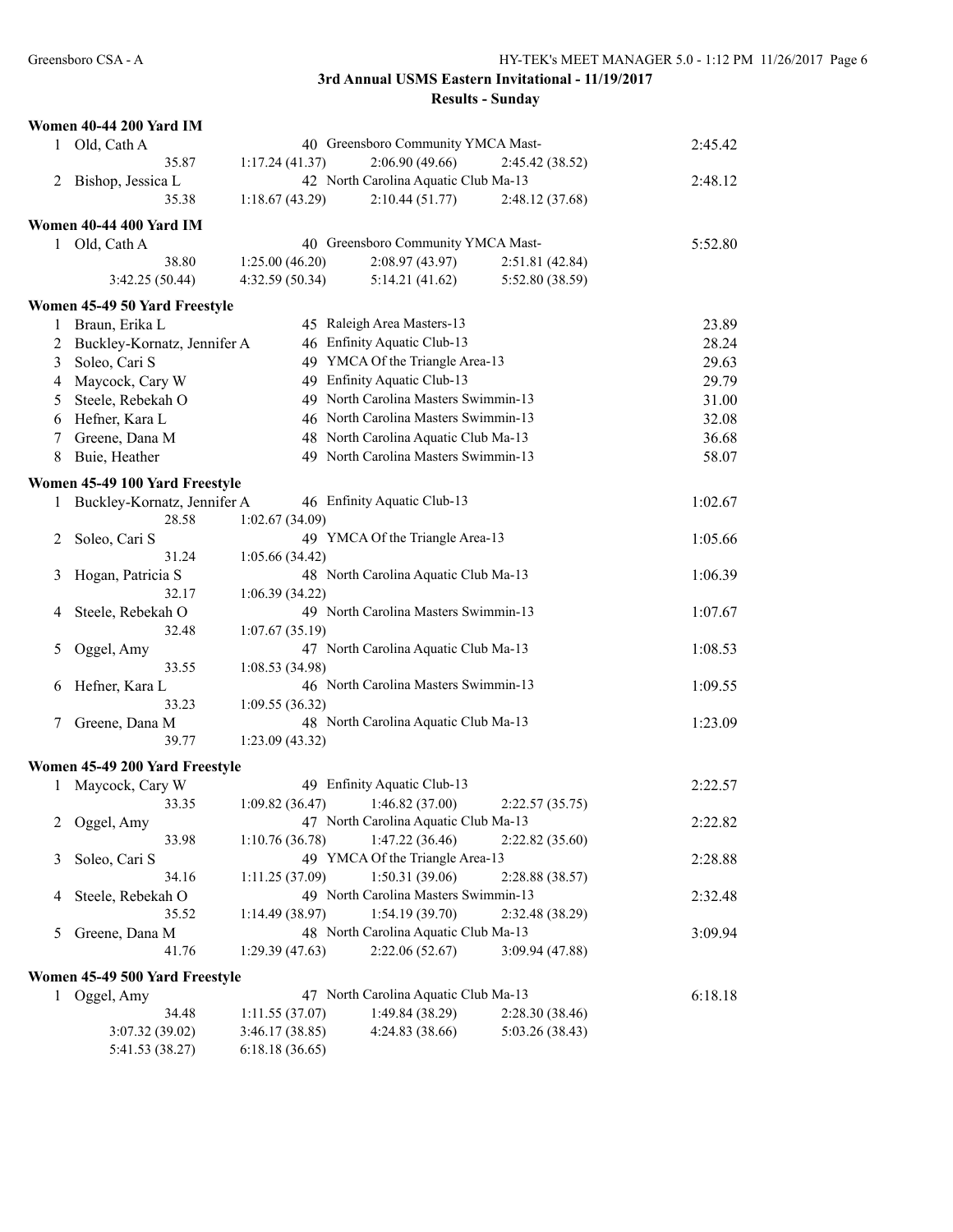## **(Women 45-49 500 Yard Freestyle)**

| Maycock, Cary W<br>34.75<br>3:08.34(38.26)<br>5:44.54 (39.00)<br>Soleo, Cari S<br>41.36<br>3:20.43 (41.06)<br>6:03.19(39.94)<br>Greene, Dana M | 1:12.37(37.62)<br>3:47.32 (38.98)<br>6:22.27(37.73)<br>1:18.51(37.15)<br>4:00.44(40.01)<br>6:41.26(38.07)                                                                                                                                                                          | 49 Enfinity Aquatic Club-13<br>1:51.35(38.98)<br>4:26.67(39.35)<br>49 YMCA Of the Triangle Area-13<br>1:58.17(39.66)<br>4:42.10(41.66)                               | 2:30.08(38.73)<br>5:05.54 (38.87)<br>2:39.37(41.20)                                                                                                                                                                                                                | 6:22.27<br>6:41.26                                                                                                                                                                                                                                                                                                                                                                                                                                                                                                                                |
|------------------------------------------------------------------------------------------------------------------------------------------------|------------------------------------------------------------------------------------------------------------------------------------------------------------------------------------------------------------------------------------------------------------------------------------|----------------------------------------------------------------------------------------------------------------------------------------------------------------------|--------------------------------------------------------------------------------------------------------------------------------------------------------------------------------------------------------------------------------------------------------------------|---------------------------------------------------------------------------------------------------------------------------------------------------------------------------------------------------------------------------------------------------------------------------------------------------------------------------------------------------------------------------------------------------------------------------------------------------------------------------------------------------------------------------------------------------|
|                                                                                                                                                |                                                                                                                                                                                                                                                                                    |                                                                                                                                                                      |                                                                                                                                                                                                                                                                    |                                                                                                                                                                                                                                                                                                                                                                                                                                                                                                                                                   |
|                                                                                                                                                |                                                                                                                                                                                                                                                                                    |                                                                                                                                                                      |                                                                                                                                                                                                                                                                    |                                                                                                                                                                                                                                                                                                                                                                                                                                                                                                                                                   |
|                                                                                                                                                |                                                                                                                                                                                                                                                                                    |                                                                                                                                                                      |                                                                                                                                                                                                                                                                    |                                                                                                                                                                                                                                                                                                                                                                                                                                                                                                                                                   |
|                                                                                                                                                |                                                                                                                                                                                                                                                                                    |                                                                                                                                                                      |                                                                                                                                                                                                                                                                    |                                                                                                                                                                                                                                                                                                                                                                                                                                                                                                                                                   |
|                                                                                                                                                |                                                                                                                                                                                                                                                                                    |                                                                                                                                                                      |                                                                                                                                                                                                                                                                    |                                                                                                                                                                                                                                                                                                                                                                                                                                                                                                                                                   |
|                                                                                                                                                |                                                                                                                                                                                                                                                                                    |                                                                                                                                                                      | 5:23.25(41.15)                                                                                                                                                                                                                                                     |                                                                                                                                                                                                                                                                                                                                                                                                                                                                                                                                                   |
|                                                                                                                                                |                                                                                                                                                                                                                                                                                    |                                                                                                                                                                      |                                                                                                                                                                                                                                                                    |                                                                                                                                                                                                                                                                                                                                                                                                                                                                                                                                                   |
|                                                                                                                                                |                                                                                                                                                                                                                                                                                    | 48 North Carolina Aquatic Club Ma-13                                                                                                                                 |                                                                                                                                                                                                                                                                    | <b>NS</b>                                                                                                                                                                                                                                                                                                                                                                                                                                                                                                                                         |
| Hogan, Patricia S                                                                                                                              |                                                                                                                                                                                                                                                                                    | 48 North Carolina Aquatic Club Ma-13                                                                                                                                 |                                                                                                                                                                                                                                                                    | <b>NS</b>                                                                                                                                                                                                                                                                                                                                                                                                                                                                                                                                         |
|                                                                                                                                                |                                                                                                                                                                                                                                                                                    |                                                                                                                                                                      |                                                                                                                                                                                                                                                                    |                                                                                                                                                                                                                                                                                                                                                                                                                                                                                                                                                   |
| Women 45-49 50 Yard Backstroke                                                                                                                 |                                                                                                                                                                                                                                                                                    |                                                                                                                                                                      |                                                                                                                                                                                                                                                                    |                                                                                                                                                                                                                                                                                                                                                                                                                                                                                                                                                   |
| Braun, Erika L                                                                                                                                 |                                                                                                                                                                                                                                                                                    | 45 Raleigh Area Masters-13                                                                                                                                           |                                                                                                                                                                                                                                                                    | 27.88                                                                                                                                                                                                                                                                                                                                                                                                                                                                                                                                             |
|                                                                                                                                                |                                                                                                                                                                                                                                                                                    |                                                                                                                                                                      |                                                                                                                                                                                                                                                                    | 32.30                                                                                                                                                                                                                                                                                                                                                                                                                                                                                                                                             |
| Steele, Rebekah O                                                                                                                              |                                                                                                                                                                                                                                                                                    |                                                                                                                                                                      |                                                                                                                                                                                                                                                                    | 38.69                                                                                                                                                                                                                                                                                                                                                                                                                                                                                                                                             |
| Soleo, Cari S                                                                                                                                  |                                                                                                                                                                                                                                                                                    |                                                                                                                                                                      |                                                                                                                                                                                                                                                                    | 42.01                                                                                                                                                                                                                                                                                                                                                                                                                                                                                                                                             |
|                                                                                                                                                |                                                                                                                                                                                                                                                                                    |                                                                                                                                                                      |                                                                                                                                                                                                                                                                    | 43.50                                                                                                                                                                                                                                                                                                                                                                                                                                                                                                                                             |
|                                                                                                                                                |                                                                                                                                                                                                                                                                                    |                                                                                                                                                                      |                                                                                                                                                                                                                                                                    | <b>NS</b>                                                                                                                                                                                                                                                                                                                                                                                                                                                                                                                                         |
|                                                                                                                                                |                                                                                                                                                                                                                                                                                    |                                                                                                                                                                      |                                                                                                                                                                                                                                                                    |                                                                                                                                                                                                                                                                                                                                                                                                                                                                                                                                                   |
|                                                                                                                                                |                                                                                                                                                                                                                                                                                    |                                                                                                                                                                      |                                                                                                                                                                                                                                                                    |                                                                                                                                                                                                                                                                                                                                                                                                                                                                                                                                                   |
|                                                                                                                                                |                                                                                                                                                                                                                                                                                    |                                                                                                                                                                      |                                                                                                                                                                                                                                                                    | 1:12.54                                                                                                                                                                                                                                                                                                                                                                                                                                                                                                                                           |
|                                                                                                                                                |                                                                                                                                                                                                                                                                                    |                                                                                                                                                                      |                                                                                                                                                                                                                                                                    |                                                                                                                                                                                                                                                                                                                                                                                                                                                                                                                                                   |
|                                                                                                                                                |                                                                                                                                                                                                                                                                                    |                                                                                                                                                                      |                                                                                                                                                                                                                                                                    | 1:15.24                                                                                                                                                                                                                                                                                                                                                                                                                                                                                                                                           |
| 36.95                                                                                                                                          |                                                                                                                                                                                                                                                                                    |                                                                                                                                                                      |                                                                                                                                                                                                                                                                    |                                                                                                                                                                                                                                                                                                                                                                                                                                                                                                                                                   |
| Steele, Rebekah O                                                                                                                              |                                                                                                                                                                                                                                                                                    |                                                                                                                                                                      |                                                                                                                                                                                                                                                                    | 1:24.39                                                                                                                                                                                                                                                                                                                                                                                                                                                                                                                                           |
| 41.56                                                                                                                                          |                                                                                                                                                                                                                                                                                    |                                                                                                                                                                      |                                                                                                                                                                                                                                                                    |                                                                                                                                                                                                                                                                                                                                                                                                                                                                                                                                                   |
|                                                                                                                                                |                                                                                                                                                                                                                                                                                    |                                                                                                                                                                      |                                                                                                                                                                                                                                                                    |                                                                                                                                                                                                                                                                                                                                                                                                                                                                                                                                                   |
|                                                                                                                                                |                                                                                                                                                                                                                                                                                    |                                                                                                                                                                      |                                                                                                                                                                                                                                                                    | 2:38.86                                                                                                                                                                                                                                                                                                                                                                                                                                                                                                                                           |
|                                                                                                                                                |                                                                                                                                                                                                                                                                                    |                                                                                                                                                                      |                                                                                                                                                                                                                                                                    |                                                                                                                                                                                                                                                                                                                                                                                                                                                                                                                                                   |
|                                                                                                                                                |                                                                                                                                                                                                                                                                                    |                                                                                                                                                                      |                                                                                                                                                                                                                                                                    |                                                                                                                                                                                                                                                                                                                                                                                                                                                                                                                                                   |
|                                                                                                                                                |                                                                                                                                                                                                                                                                                    |                                                                                                                                                                      |                                                                                                                                                                                                                                                                    |                                                                                                                                                                                                                                                                                                                                                                                                                                                                                                                                                   |
| Maycock, Cary W                                                                                                                                |                                                                                                                                                                                                                                                                                    |                                                                                                                                                                      |                                                                                                                                                                                                                                                                    | 40.97                                                                                                                                                                                                                                                                                                                                                                                                                                                                                                                                             |
| 2 Hefner, Kara L                                                                                                                               |                                                                                                                                                                                                                                                                                    |                                                                                                                                                                      |                                                                                                                                                                                                                                                                    | 46.08                                                                                                                                                                                                                                                                                                                                                                                                                                                                                                                                             |
| Greene, Dana M                                                                                                                                 |                                                                                                                                                                                                                                                                                    |                                                                                                                                                                      |                                                                                                                                                                                                                                                                    | 49.39                                                                                                                                                                                                                                                                                                                                                                                                                                                                                                                                             |
|                                                                                                                                                |                                                                                                                                                                                                                                                                                    |                                                                                                                                                                      |                                                                                                                                                                                                                                                                    | 1:02.27                                                                                                                                                                                                                                                                                                                                                                                                                                                                                                                                           |
|                                                                                                                                                |                                                                                                                                                                                                                                                                                    |                                                                                                                                                                      |                                                                                                                                                                                                                                                                    |                                                                                                                                                                                                                                                                                                                                                                                                                                                                                                                                                   |
|                                                                                                                                                |                                                                                                                                                                                                                                                                                    |                                                                                                                                                                      |                                                                                                                                                                                                                                                                    |                                                                                                                                                                                                                                                                                                                                                                                                                                                                                                                                                   |
|                                                                                                                                                |                                                                                                                                                                                                                                                                                    |                                                                                                                                                                      |                                                                                                                                                                                                                                                                    | 25.78                                                                                                                                                                                                                                                                                                                                                                                                                                                                                                                                             |
|                                                                                                                                                |                                                                                                                                                                                                                                                                                    |                                                                                                                                                                      |                                                                                                                                                                                                                                                                    | 36.58                                                                                                                                                                                                                                                                                                                                                                                                                                                                                                                                             |
|                                                                                                                                                |                                                                                                                                                                                                                                                                                    |                                                                                                                                                                      |                                                                                                                                                                                                                                                                    | 36.81                                                                                                                                                                                                                                                                                                                                                                                                                                                                                                                                             |
|                                                                                                                                                |                                                                                                                                                                                                                                                                                    |                                                                                                                                                                      |                                                                                                                                                                                                                                                                    | <b>NS</b>                                                                                                                                                                                                                                                                                                                                                                                                                                                                                                                                         |
|                                                                                                                                                |                                                                                                                                                                                                                                                                                    |                                                                                                                                                                      |                                                                                                                                                                                                                                                                    |                                                                                                                                                                                                                                                                                                                                                                                                                                                                                                                                                   |
|                                                                                                                                                |                                                                                                                                                                                                                                                                                    |                                                                                                                                                                      |                                                                                                                                                                                                                                                                    | 1:00.30                                                                                                                                                                                                                                                                                                                                                                                                                                                                                                                                           |
|                                                                                                                                                |                                                                                                                                                                                                                                                                                    |                                                                                                                                                                      |                                                                                                                                                                                                                                                                    |                                                                                                                                                                                                                                                                                                                                                                                                                                                                                                                                                   |
| Buckley-Kornatz, Jennifer A                                                                                                                    |                                                                                                                                                                                                                                                                                    | 46 Enfinity Aquatic Club-13                                                                                                                                          |                                                                                                                                                                                                                                                                    | 1:13.77                                                                                                                                                                                                                                                                                                                                                                                                                                                                                                                                           |
|                                                                                                                                                | 1:13.77(39.43)                                                                                                                                                                                                                                                                     |                                                                                                                                                                      |                                                                                                                                                                                                                                                                    |                                                                                                                                                                                                                                                                                                                                                                                                                                                                                                                                                   |
|                                                                                                                                                |                                                                                                                                                                                                                                                                                    |                                                                                                                                                                      |                                                                                                                                                                                                                                                                    |                                                                                                                                                                                                                                                                                                                                                                                                                                                                                                                                                   |
| 34.34                                                                                                                                          |                                                                                                                                                                                                                                                                                    |                                                                                                                                                                      |                                                                                                                                                                                                                                                                    |                                                                                                                                                                                                                                                                                                                                                                                                                                                                                                                                                   |
| Maycock, Cary W                                                                                                                                |                                                                                                                                                                                                                                                                                    | 49 Enfinity Aquatic Club-13                                                                                                                                          |                                                                                                                                                                                                                                                                    | 1:19.37                                                                                                                                                                                                                                                                                                                                                                                                                                                                                                                                           |
| 38.90                                                                                                                                          | 1:19.37(40.47)                                                                                                                                                                                                                                                                     |                                                                                                                                                                      |                                                                                                                                                                                                                                                                    |                                                                                                                                                                                                                                                                                                                                                                                                                                                                                                                                                   |
| Soleo, Cari S                                                                                                                                  |                                                                                                                                                                                                                                                                                    | 49 YMCA Of the Triangle Area-13                                                                                                                                      |                                                                                                                                                                                                                                                                    | <b>NS</b>                                                                                                                                                                                                                                                                                                                                                                                                                                                                                                                                         |
| Hefner, Kara L                                                                                                                                 |                                                                                                                                                                                                                                                                                    | 46 North Carolina Masters Swimmin-13                                                                                                                                 |                                                                                                                                                                                                                                                                    | NS                                                                                                                                                                                                                                                                                                                                                                                                                                                                                                                                                |
| Women 50-54 50 Yard Freestyle                                                                                                                  |                                                                                                                                                                                                                                                                                    |                                                                                                                                                                      |                                                                                                                                                                                                                                                                    |                                                                                                                                                                                                                                                                                                                                                                                                                                                                                                                                                   |
|                                                                                                                                                | Hefner, Kara L<br>Hogan, Patricia S<br>34.08<br>Hogan, Patricia S<br>1 Hogan, Patricia S<br>37.07<br>Buie, Heather<br>Women 45-49 50 Yard Butterfly<br>Braun, Erika L<br>Oggel, Amy<br>3 Steele, Rebekah O<br>Hefner, Kara L<br>Women 45-49 100 Yard IM<br>Braun, Erika L<br>26.76 | Buckley-Kornatz, Jennifer A<br>Women 45-49 100 Yard Backstroke<br>Buckley-Kornatz, Jennifer A<br>Women 45-49 200 Yard Backstroke<br>Women 45-49 50 Yard Breaststroke | 46 Enfinity Aquatic Club-13<br>46 Enfinity Aquatic Club-13<br>1:12.54(38.46)<br>1:15.24(38.29)<br>1:24.39(42.83)<br>1:16.45 (39.38)<br>1:57.46(41.01)<br>49 Enfinity Aquatic Club-13<br>45 Raleigh Area Masters-13<br>45 Raleigh Area Masters-13<br>1:00.30(33.54) | 49 North Carolina Masters Swimmin-13<br>49 YMCA Of the Triangle Area-13<br>46 North Carolina Masters Swimmin-13<br>48 North Carolina Aquatic Club Ma-13<br>48 North Carolina Aquatic Club Ma-13<br>49 North Carolina Masters Swimmin-13<br>48 North Carolina Aquatic Club Ma-13<br>2:38.86(41.40)<br>46 North Carolina Masters Swimmin-13<br>48 North Carolina Aquatic Club Ma-13<br>49 North Carolina Masters Swimmin-13<br>47 North Carolina Aquatic Club Ma-13<br>49 North Carolina Masters Swimmin-13<br>46 North Carolina Masters Swimmin-13 |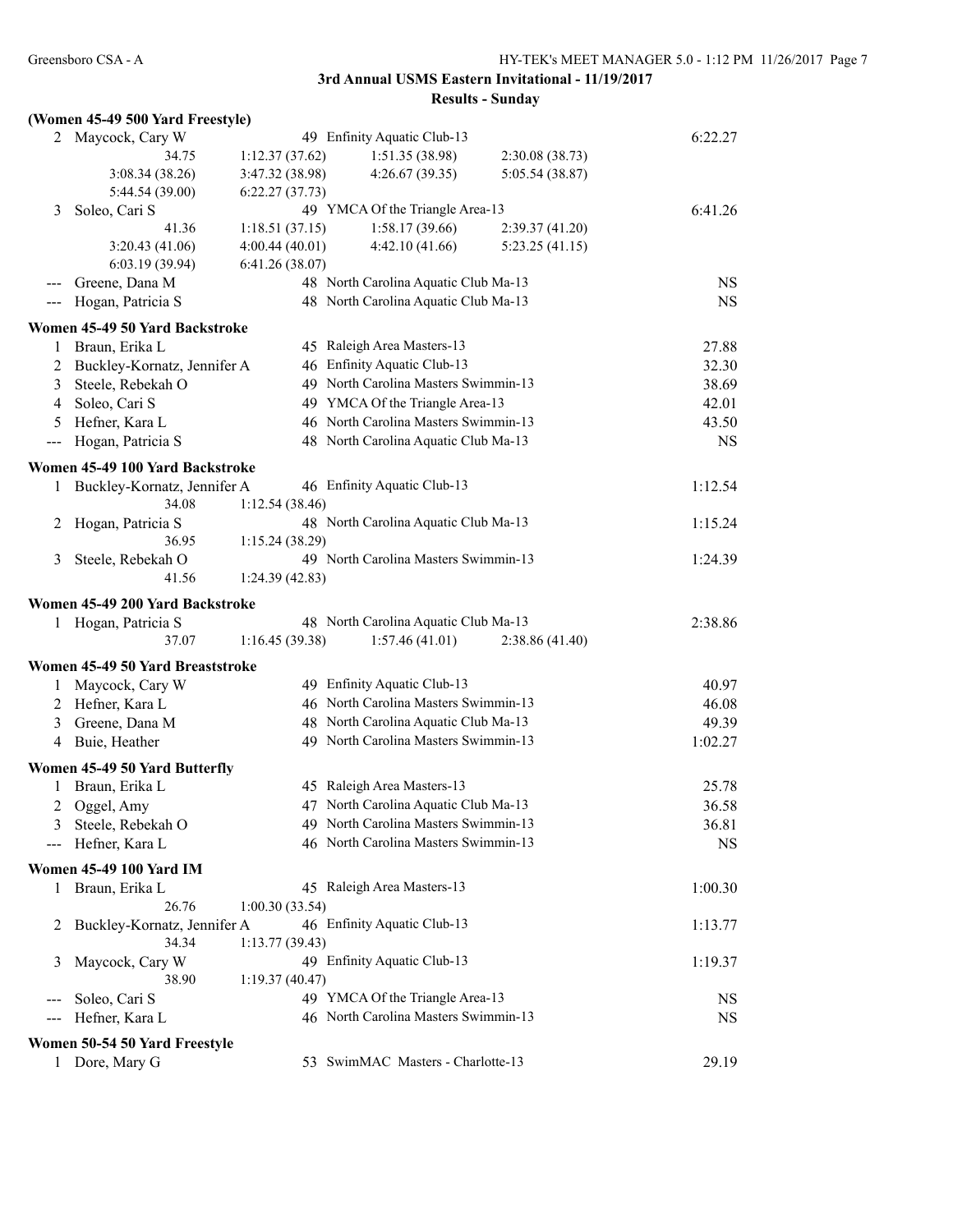|                     | (Women 50-54 50 Yard Freestyle)  |                 |                                      |                 |           |
|---------------------|----------------------------------|-----------------|--------------------------------------|-----------------|-----------|
|                     | 2 Goodman, Sharon B              |                 | 50 Tac Titans-13                     |                 | 36.40     |
|                     | 3 MacFadyen, Marney              |                 | 52 Greensboro Community YMCA Mast-   |                 | 39.09     |
|                     | Women 50-54 100 Yard Freestyle   |                 |                                      |                 |           |
| 1                   | Dore, Mary G                     |                 | 53 SwimMAC Masters - Charlotte-13    |                 | 1:02.29   |
|                     | 29.98                            | 1:02.29(32.31)  |                                      |                 |           |
| 2                   | Goodman, Sharon B                |                 | 50 Tac Titans-13                     |                 | 1:17.50   |
|                     | 37.20                            | 1:17.50(40.30)  |                                      |                 |           |
| 3                   | MacFadyen, Marney                |                 | 52 Greensboro Community YMCA Mast-   |                 | 1:24.29   |
|                     | 40.13                            | 1:24.29(44.16)  |                                      |                 |           |
|                     | Women 50-54 200 Yard Freestyle   |                 |                                      |                 |           |
| 1                   | Salazar, Lynn                    |                 | 51 North Carolina Masters Swimmin-13 |                 | 2:14.47   |
|                     | 31.83                            | 1:06.54(34.71)  | 1:41.32(34.78)                       | 2:14.47(33.15)  |           |
| 2                   | Dore, Mary G                     |                 | 53 SwimMAC Masters - Charlotte-13    |                 | 2:18.14   |
|                     | 32.17                            | 1:06.96(34.79)  | 1:42.94 (35.98)                      | 2:18.14(35.20)  |           |
| 3                   | Goodman, Sharon B                |                 | 50 Tac Titans-13                     |                 | 2:48.07   |
|                     | 39.34                            | 1:21.75(42.41)  | 2:05.00(43.25)                       | 2:48.07(43.07)  |           |
|                     |                                  |                 |                                      |                 |           |
|                     | Women 50-54 500 Yard Freestyle   |                 |                                      |                 |           |
|                     | 1 Salazar, Lynn                  |                 | 51 North Carolina Masters Swimmin-13 |                 | 5:52.10   |
|                     | 32.22                            | 1:07.26(35.04)  | 1:43.00(35.74)                       | 2:18.62(35.62)  |           |
|                     | 2:54.25(35.63)                   | 3:29.94(35.69)  | 4:05.68(35.74)                       | 4:41.43 (35.75) |           |
|                     | 5:17.33 (35.90)                  | 5:52.10(34.77)  |                                      |                 |           |
| 2                   | Dore, Mary G                     |                 | 53 SwimMAC Masters - Charlotte-13    |                 | 5:58.95   |
|                     | 32.89                            | 1:08.40(35.51)  | 1:45.20(36.80)                       | 2:21.85(36.65)  |           |
|                     | 2:58.05 (36.20)                  | 3:34.70(36.65)  | 4:11.26(36.56)                       | 4:47.58 (36.32) |           |
|                     | 5:23.63(36.05)                   | 5:58.95 (35.32) |                                      |                 |           |
| 3                   | Goodman, Sharon B                |                 | 50 Tac Titans-13                     |                 | 7:26.55   |
|                     | 39.82                            |                 | 1:22.96()                            | 2:06.95 (43.99) |           |
|                     |                                  | 2:51.70()       | 4:22.44 (1:30.74)                    |                 |           |
|                     | 5:08.45()                        | 5:54.25 (45.80) |                                      | 6:40.42()       |           |
|                     | 7:26.55(46.13)                   |                 |                                      |                 |           |
| $\qquad \qquad -$   | Vazquez, Maria E                 |                 | 51 Raleigh Area Masters-13           |                 | <b>NS</b> |
|                     | Women 50-54 50 Yard Backstroke   |                 |                                      |                 |           |
|                     | 1 Gregory, Carol M               |                 | 52 Tyde Endurance and Aquatics Ma-13 |                 | 39.01     |
|                     | 2 MacFadyen, Marney              |                 | 52 Greensboro Community YMCA Mast-   |                 | 48.70     |
|                     |                                  |                 |                                      |                 |           |
|                     | Women 50-54 100 Yard Backstroke  |                 |                                      |                 |           |
| 1                   | Gregory, Carol M                 |                 | 52 Tyde Endurance and Aquatics Ma-13 |                 | 1:22.40   |
|                     | 40.34                            | 1:22.40(42.06)  |                                      |                 |           |
| 2                   | MacFadyen, Marney                |                 | 52 Greensboro Community YMCA Mast-   |                 | 1:47.08   |
|                     | 51.57                            | 1:47.08(55.51)  |                                      |                 |           |
|                     | Vazquez, Maria E                 |                 | 51 Raleigh Area Masters-13           |                 | <b>NS</b> |
|                     | Women 50-54 200 Yard Backstroke  |                 |                                      |                 |           |
| 1                   | Gregory, Carol M                 |                 | 52 Tyde Endurance and Aquatics Ma-13 |                 | 2:51.78   |
|                     | 41.03                            | 1:24.00(42.97)  | 2:07.89(43.89)                       | 2:51.78 (43.89) |           |
|                     | Vazquez, Maria E                 |                 | 51 Raleigh Area Masters-13           |                 | <b>NS</b> |
|                     | Women 50-54 50 Yard Breaststroke |                 |                                      |                 |           |
|                     | Quillen, Diane E                 |                 | 54 Enfinity Aquatic Club-13          |                 | 39.87     |
| 1<br>$\overline{2}$ | Gregory, Carol M                 |                 | 52 Tyde Endurance and Aquatics Ma-13 |                 | 47.81     |
|                     |                                  |                 |                                      |                 |           |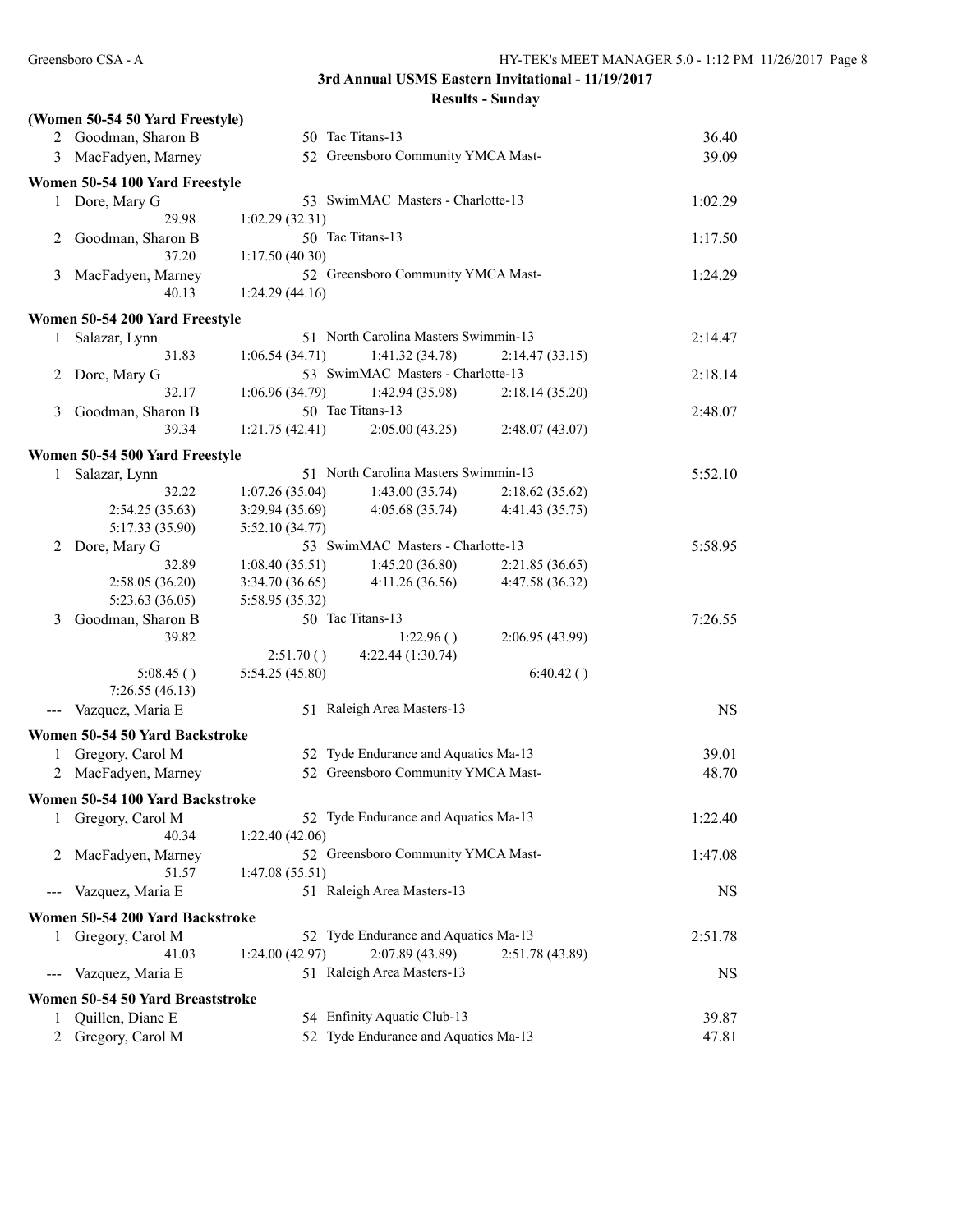|   | Women 50-54 100 Yard Breaststroke             |                 |                                                                          |                 |           |
|---|-----------------------------------------------|-----------------|--------------------------------------------------------------------------|-----------------|-----------|
|   | 1 Quillen, Diane E                            |                 | 54 Enfinity Aquatic Club-13                                              |                 | 1:25.49   |
|   | 40.51                                         | 1:25.49 (44.98) |                                                                          |                 |           |
|   |                                               |                 |                                                                          |                 |           |
|   | Women 50-54 50 Yard Butterfly<br>Wolff, Celia |                 | 51 Hawk Masters Uncw-13                                                  |                 | 30.13     |
| 1 | 2 Gregory, Carol M                            |                 | 52 Tyde Endurance and Aquatics Ma-13                                     |                 | 39.34     |
|   |                                               |                 |                                                                          |                 |           |
|   | Women 50-54 200 Yard Butterfly                |                 |                                                                          |                 |           |
|   | 1 Dore, Mary G                                |                 | 53 SwimMAC Masters - Charlotte-13                                        |                 | 2:49.41   |
|   | 38.40                                         | 1:21.73(43.33)  | 2:05.52(43.79)                                                           | 2:49.41 (43.89) |           |
|   | <b>Women 50-54 100 Yard IM</b>                |                 |                                                                          |                 |           |
|   | 1 Quillen, Diane E                            |                 | 54 Enfinity Aquatic Club-13                                              |                 | 1:19.23   |
|   | 38.05                                         | 1:19.23(41.18)  |                                                                          |                 |           |
|   | 2 Gregory, Carol M                            |                 | 52 Tyde Endurance and Aquatics Ma-13                                     |                 | 1:25.22   |
|   | 39.49                                         | 1:25.22(45.73)  |                                                                          |                 |           |
|   | <b>Women 50-54 200 Yard IM</b>                |                 |                                                                          |                 |           |
|   | --- Vazquez, Maria E                          |                 | 51 Raleigh Area Masters-13                                               |                 | <b>NS</b> |
|   |                                               |                 |                                                                          |                 |           |
|   | <b>Women 50-54 400 Yard IM</b>                |                 |                                                                          |                 |           |
|   | 1 Dore, Mary G                                |                 | 53 SwimMAC Masters - Charlotte-13                                        |                 | 5:48.03   |
|   | 37.66                                         | 1:20.53(42.87)  | 2:06.74(46.21)                                                           | 2:52.99(46.25)  |           |
|   | 3:45.30(52.31)                                | 4:37.04(51.74)  | 5:13.23(36.19)                                                           | 5:48.03 (34.80) |           |
|   | Women 55-59 50 Yard Freestyle                 |                 |                                                                          |                 |           |
|   | 1 Campagna, Janice M                          |                 | 57 Enfinity Aquatic Club-13                                              |                 | 29.50     |
|   | 2 Tiska, Patty A                              |                 | 57 Greensboro Community YMCA Mast-                                       |                 | 30.23     |
|   | 3 Seay, Nancy V                               |                 | 58 Greensboro Community YMCA Mast-                                       |                 | 40.76     |
|   |                                               |                 |                                                                          |                 |           |
|   | Women 55-59 100 Yard Freestyle                |                 |                                                                          |                 |           |
|   | 1 Campagna, Janice M                          |                 | 57 Enfinity Aquatic Club-13                                              |                 | 1:05.30   |
|   | 31.10                                         | 1:05.30(34.20)  |                                                                          |                 |           |
| 2 | Tiska, Patty A                                |                 | 57 Greensboro Community YMCA Mast-                                       |                 | 1:11.23   |
|   | 32.72                                         | 1:11.23(38.51)  |                                                                          |                 |           |
| 3 | Seay, Nancy V                                 |                 | 58 Greensboro Community YMCA Mast-                                       |                 | 1:31.63   |
|   | 42.11                                         | 1:31.63(49.52)  |                                                                          |                 |           |
|   | Women 55-59 200 Yard Freestyle                |                 |                                                                          |                 |           |
|   | 1 Whelchel, Nancy L                           |                 | 57 Raleigh Area Masters-13                                               |                 | 2:21.29   |
|   | 32.74                                         | 1:08.19(35.45)  | 1:44.98(36.79)                                                           | 2:21.29(36.31)  |           |
|   | Thomas, Donna J                               |                 | 56 North Mecklenburg Aquatics Mas-13                                     |                 | <b>NS</b> |
|   | Women 55-59 500 Yard Freestyle                |                 |                                                                          |                 |           |
| 1 | Whelchel, Nancy L                             |                 | 57 Raleigh Area Masters-13                                               |                 | 6:16.93   |
|   | 34.05                                         | 1:10.29(36.24)  | 1:47.45(37.16)                                                           | 2:25.83 (38.38) |           |
|   | 3:04.33 (38.50)                               | 3:42.89 (38.56) | 4:21.68 (38.79)                                                          | 5:00.74 (39.06) |           |
|   | 5:39.50 (38.76)                               | 6:16.93(37.43)  |                                                                          |                 |           |
|   |                                               |                 |                                                                          |                 |           |
|   | Women 55-59 50 Yard Backstroke                |                 |                                                                          |                 | 38.00     |
| 1 | Tiska, Patty A                                |                 | 57 Greensboro Community YMCA Mast-<br>58 Greensboro Community YMCA Mast- |                 |           |
| 2 | Seay, Nancy V                                 |                 |                                                                          |                 | 49.35     |
|   | Women 55-59 50 Yard Breaststroke              |                 |                                                                          |                 |           |
| 1 | Campagna, Janice M                            |                 | 57 Enfinity Aquatic Club-13                                              |                 | 38.50     |
| 2 | Tiska, Patty A                                |                 | 57 Greensboro Community YMCA Mast-                                       |                 | 45.12     |
| 3 | Seay, Nancy V                                 |                 | 58 Greensboro Community YMCA Mast-                                       |                 | 48.06     |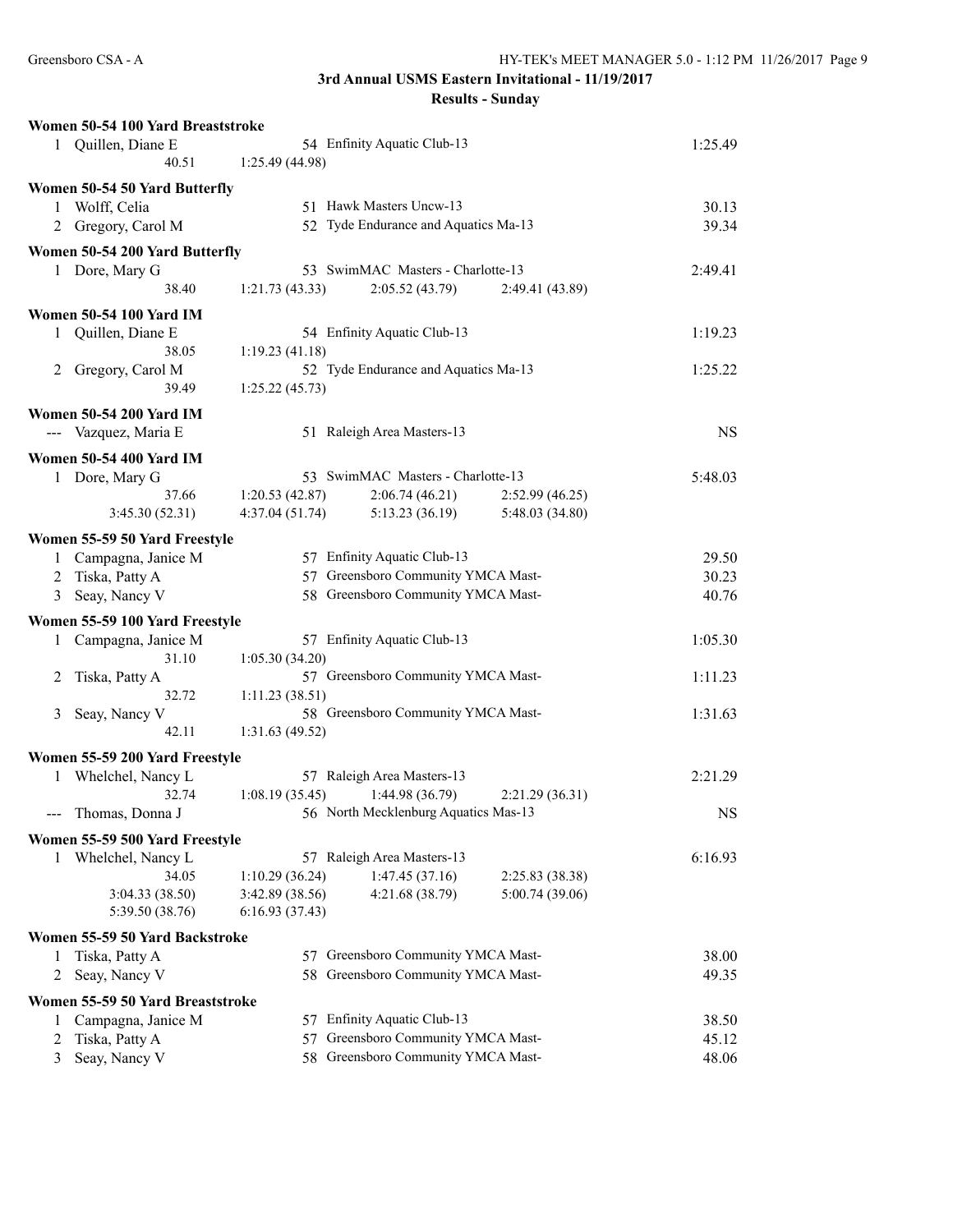```
Results - Sunday
```

| Women 55-59 100 Yard Breaststroke                      |                |                                      |                 |           |
|--------------------------------------------------------|----------------|--------------------------------------|-----------------|-----------|
| 1 Campagna, Janice M<br>39.99                          | 1:24.68(44.69) | 57 Enfinity Aquatic Club-13          |                 | 1:24.68   |
| Women 55-59 200 Yard Breaststroke                      |                |                                      |                 |           |
| --- Campagna, Janice M                                 |                | 57 Enfinity Aquatic Club-13          |                 | <b>NS</b> |
| Women 55-59 50 Yard Butterfly                          |                |                                      |                 |           |
| Tiska, Patty A<br>1                                    |                | 57 Greensboro Community YMCA Mast-   |                 | 35.01     |
| Women 55-59 100 Yard IM                                |                |                                      |                 |           |
| 1 Whelchel, Nancy L                                    |                | 57 Raleigh Area Masters-13           |                 | 1:16.57   |
| 36.84                                                  | 1:16.57(39.73) |                                      |                 |           |
| Campagna, Janice M<br>2                                |                | 57 Enfinity Aquatic Club-13          |                 | 1:17.24   |
| 37.88                                                  | 1:17.24(39.36) |                                      |                 |           |
| Tiska, Patty A<br>3<br>38.01                           | 1:24.10(46.09) | 57 Greensboro Community YMCA Mast-   |                 | 1:24.10   |
| Seay, Nancy V<br>4                                     |                | 58 Greensboro Community YMCA Mast-   |                 | 1:38.54   |
| 48.54                                                  | 1:38.54(50.00) |                                      |                 |           |
| Thomas, Donna J                                        |                | 56 North Mecklenburg Aquatics Mas-13 |                 | <b>NS</b> |
| <b>Women 55-59 200 Yard IM</b>                         |                |                                      |                 |           |
| 1 Whelchel, Nancy L                                    |                | 57 Raleigh Area Masters-13           |                 | 2:42.30   |
| 37.29                                                  | 1:18.46(41.17) | 2:05.65(47.19)                       | 2:42.30 (36.65) |           |
| Women 55-59 400 Yard IM                                |                |                                      |                 |           |
| Whelchel, Nancy L<br>1                                 |                | 57 Raleigh Area Masters-13           |                 | 5:45.08   |
| 38.31                                                  | 1:22.08(43.77) | 2:06.87 (44.79)                      | 2:50.45 (43.58) |           |
| 3:39.90 (49.45)                                        | 4:28.37(48.47) | 5:07.87 (39.50)                      | 5:45.08 (37.21) |           |
| Women 60-64 50 Yard Freestyle                          |                |                                      |                 |           |
| 1 Amick, Beverly O                                     |                | 63 Tyde Endurance and Aquatics Ma-13 |                 | 31.06     |
| Women 60-64 100 Yard Freestyle                         |                |                                      |                 |           |
| 1 Amick, Beverly O                                     |                | 63 Tyde Endurance and Aquatics Ma-13 |                 | 1:10.13   |
| 33.50                                                  | 1:10.13(36.63) |                                      |                 |           |
| Women 60-64 50 Yard Backstroke                         |                |                                      |                 |           |
| 1 Amick, Beverly O                                     |                | 63 Tyde Endurance and Aquatics Ma-13 |                 | 37.40     |
| Women 60-64 100 Yard Backstroke                        |                |                                      |                 |           |
| --- Amick, Beverly O                                   |                | 63 Tyde Endurance and Aquatics Ma-13 |                 | <b>NS</b> |
|                                                        |                |                                      |                 |           |
| Women 60-64 50 Yard Butterfly<br>Amick, Beverly O<br>1 |                | 63 Tyde Endurance and Aquatics Ma-13 |                 | 33.48     |
|                                                        |                |                                      |                 |           |
| <b>Women 60-64 100 Yard IM</b>                         |                |                                      |                 |           |
| 1 Amick, Beverly O                                     |                | 63 Tyde Endurance and Aquatics Ma-13 |                 | 1:19.68   |
| 37.14                                                  | 1:19.68(42.54) |                                      |                 |           |
| Women 65-69 50 Yard Freestyle                          |                |                                      |                 |           |
| --- Bennett, Donna F                                   |                | 68 Greensboro Community YMCA Mast-   |                 | <b>NS</b> |
| Women 65-69 50 Yard Breaststroke                       |                |                                      |                 |           |
| --- Bennett, Donna F                                   |                | 68 Greensboro Community YMCA Mast-   |                 | NS        |
| Women 65-69 100 Yard Breaststroke                      |                |                                      |                 |           |
| Bennett, Donna F                                       |                | 68 Greensboro Community YMCA Mast-   |                 | <b>NS</b> |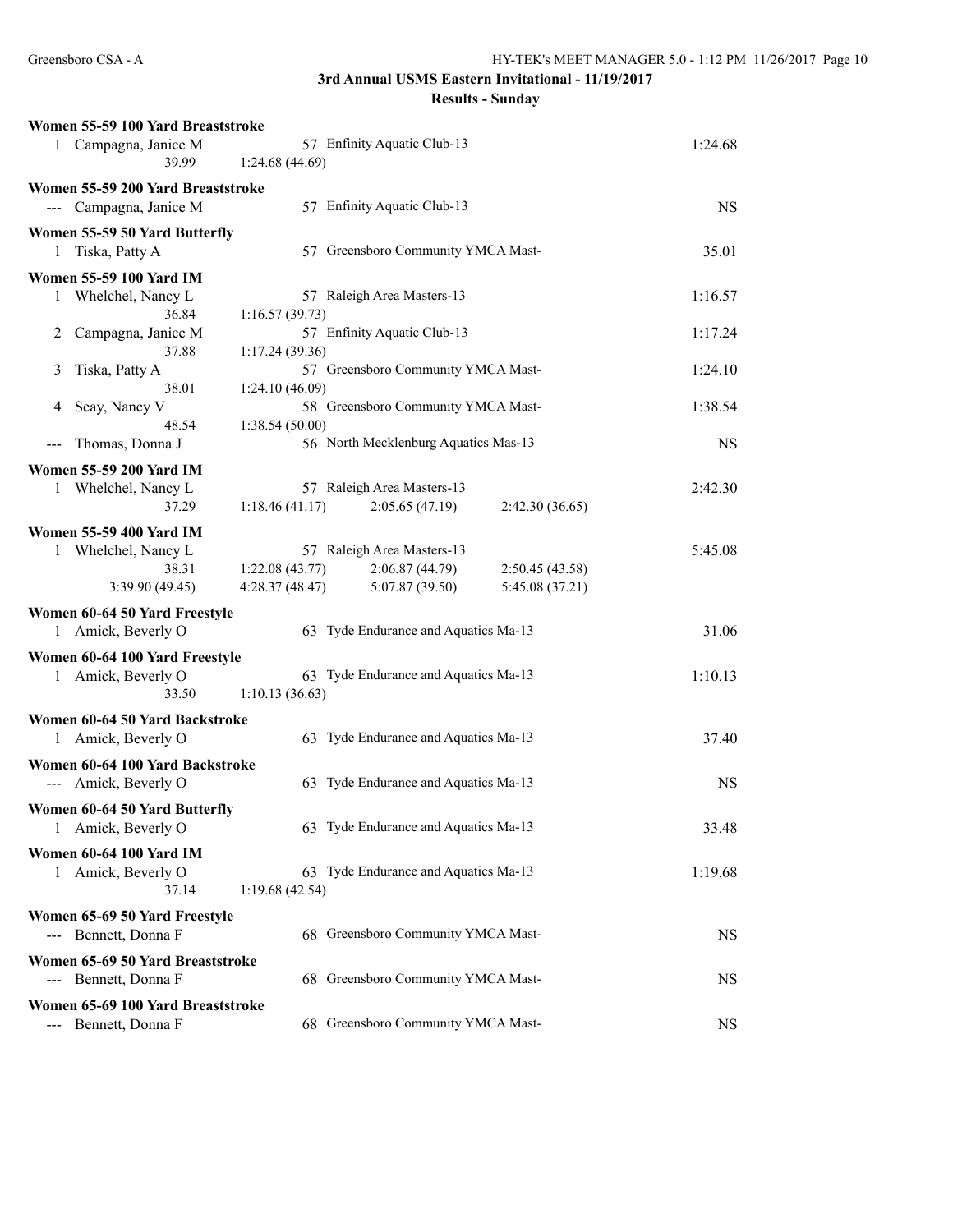| <b>Results - Sunday</b> |  |  |
|-------------------------|--|--|
|-------------------------|--|--|

|   | Women 65-69 200 Yard Breaststroke |                 |                                      |                 |           |
|---|-----------------------------------|-----------------|--------------------------------------|-----------------|-----------|
|   | --- Bennett, Donna F              |                 | 68 Greensboro Community YMCA Mast-   |                 | <b>NS</b> |
|   | Men 18-24 50 Yard Freestyle       |                 |                                      |                 |           |
|   | 1 Gates, Percy N                  |                 | 24 Enfinity Aquatic Club-13          |                 | 21.16     |
| 2 | Tudor, Shane A                    |                 | 24 Virginia Masters Swim Team-12     |                 | 22.62     |
| 3 | Moffitt, Stuart N                 |                 | 21 Greensboro Community YMCA Mast-   |                 | 24.45     |
|   |                                   |                 |                                      |                 |           |
|   | Men 18-24 100 Yard Freestyle      |                 |                                      |                 |           |
|   | 1 Welker, John A                  | 21 Uc13-13      |                                      |                 | 48.12     |
|   | 23.26                             | 48.12 (24.86)   |                                      |                 |           |
|   | Men 18-24 200 Yard Freestyle      |                 |                                      |                 |           |
|   | 1 Paules, Evan M                  |                 | 23 Sailfish Aquatics Masters-13      |                 | 1:53.40   |
|   | 26.46                             | 55.27 (28.81)   | 1:24.36(29.09)                       | 1:53.40(29.04)  |           |
| 2 | Ruddy, Jason                      |                 | 24 University of North Carolina a-13 |                 | 2:03.26   |
|   | 26.12                             | 55.73 (29.61)   | 1:29.34(33.61)                       | 2:03.26 (33.92) |           |
| 3 | Ghavami, Alex A                   |                 | 21 WV Masters Swimming-12            |                 | 2:09.83   |
|   | 29.48                             | 1:02.08(32.60)  | 1:36.20(34.12)                       | 2:09.83(33.63)  |           |
|   |                                   |                 |                                      |                 |           |
|   | Men 18-24 500 Yard Freestyle      |                 |                                      |                 |           |
|   | Paules, Evan M                    |                 | 23 Sailfish Aquatics Masters-13      |                 | 5:05.76   |
|   | 27.89                             | 58.05 (30.16)   | 1:29.28(31.23)                       | 2:00.55(31.27)  |           |
|   | 2:31.63(31.08)                    | 3:03.21 (31.58) | 3:34.37(31.16)                       | 4:05.31 (30.94) |           |
|   | 4:36.05(30.74)                    | 5:05.76(29.71)  |                                      |                 |           |
|   | Men 18-24 50 Yard Backstroke      |                 |                                      |                 |           |
|   | 1 Gates, Percy N                  |                 | 24 Enfinity Aquatic Club-13          |                 | 23.74     |
|   | 2 Criss, Austin                   |                 | 23 Enfinity Aquatic Club-13          |                 | 25.03     |
|   | Men 18-24 100 Yard Backstroke     |                 |                                      |                 |           |
| 1 | Welker, John A                    | 21 Uc13-13      |                                      |                 | 55.27     |
|   | 26.66                             | 55.27 (28.61)   |                                      |                 |           |
| 2 | Ghavami, Alex A                   |                 | 21 WV Masters Swimming-12            |                 | 1:05.06   |
|   | 31.66                             | 1:05.06(33.40)  |                                      |                 |           |
|   |                                   |                 |                                      |                 |           |
|   | Men 18-24 50 Yard Breaststroke    |                 |                                      |                 |           |
| 1 | Moffitt, Stuart N                 |                 | 21 Greensboro Community YMCA Mast-   |                 | 29.93     |
|   | Men 18-24 100 Yard Breaststroke   |                 |                                      |                 |           |
|   | 1 Welker, John A                  | 21 Uc13-13      |                                      |                 | 1:03.12   |
|   | 29.48                             | 1:03.12(33.64)  |                                      |                 |           |
|   | 2 Paules, Evan M                  |                 | 23 Sailfish Aquatics Masters-13      |                 | 1:04.46   |
|   | 30.51                             | 1:04.46(33.95)  |                                      |                 |           |
| 3 | Moffitt, Stuart N                 |                 | 21 Greensboro Community YMCA Mast-   |                 | 1:05.92   |
|   | 30.38                             | 1:05.92(35.54)  |                                      |                 |           |
| 4 | Ghavami, Alex A                   |                 | 21 WV Masters Swimming-12            |                 | 1:07.52   |
|   | 31.37                             | 1:07.52(36.15)  |                                      |                 |           |
|   | Men 18-24 200 Yard Breaststroke   |                 |                                      |                 |           |
|   |                                   |                 | 23 Sailfish Aquatics Masters-13      |                 | 2:21.14   |
| 1 | Paules, Evan M                    |                 |                                      |                 |           |
|   | 32.87                             | 1:08.59(35.72)  | 1:44.96 (36.37)                      | 2:21.14(36.18)  |           |
|   | Men 18-24 50 Yard Butterfly       |                 |                                      |                 |           |
| 1 | Gates, Percy N                    |                 | 24 Enfinity Aquatic Club-13          |                 | 22.90     |
| 2 | Criss, Austin                     |                 | 23 Enfinity Aquatic Club-13          |                 | 23.90     |
| 3 | Tudor, Shane A                    |                 | 24 Virginia Masters Swim Team-12     |                 | 24.76     |
| 4 | Moffitt, Stuart N                 |                 | 21 Greensboro Community YMCA Mast-   |                 | 26.23     |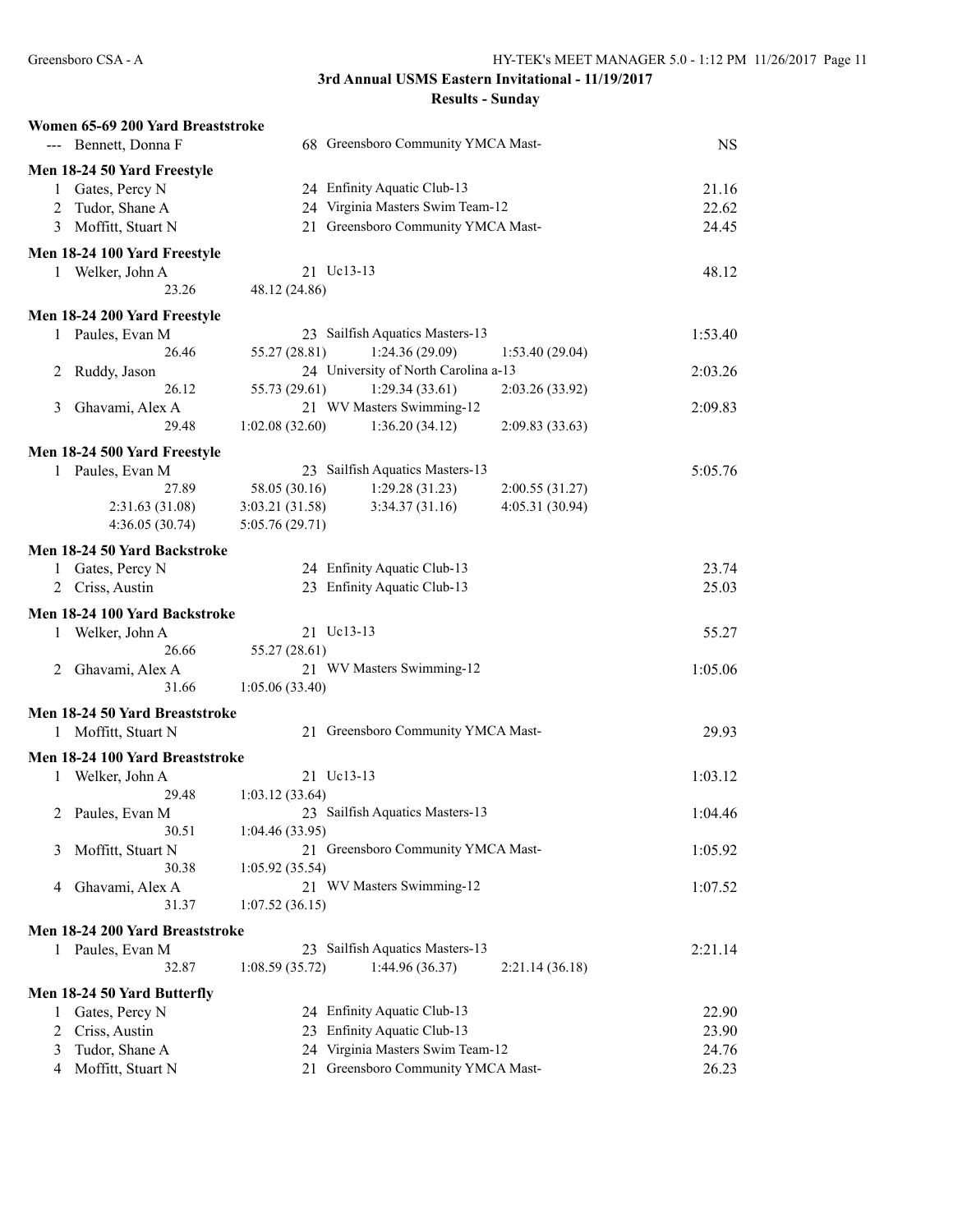|       | Men 18-24 100 Yard Butterfly       |                                    |                                      |                 |           |
|-------|------------------------------------|------------------------------------|--------------------------------------|-----------------|-----------|
| 1     | Welker, John A                     | 21 Uc13-13                         |                                      |                 | 53.97     |
|       | 25.11                              | 53.97 (28.86)                      |                                      |                 |           |
| 2     | Ghavami, Alex A                    |                                    | 21 WV Masters Swimming-12            |                 | 1:01.75   |
|       | 28.31                              | 1:01.75(33.44)                     |                                      |                 |           |
| $---$ | Ruddy, Jason                       |                                    | 24 University of North Carolina a-13 |                 | NS        |
|       | <b>Men 18-24 100 Yard IM</b>       |                                    |                                      |                 |           |
|       | 1 Welker, John A                   | 21 Uc13-13                         |                                      |                 | 55.43     |
|       | 25.60                              | 55.43 (29.83)                      |                                      |                 |           |
| 2     | Paules, Evan M                     |                                    | 23 Sailfish Aquatics Masters-13      |                 | 58.63     |
|       | 27.45                              | 58.63 (31.18)                      |                                      |                 |           |
|       | Criss, Austin                      |                                    | 23 Enfinity Aquatic Club-13          |                 | NS        |
|       | Gates, Percy N                     |                                    | 24 Enfinity Aquatic Club-13          |                 | <b>NS</b> |
| ---   |                                    |                                    |                                      |                 |           |
|       | <b>Men 18-24 200 Yard IM</b>       |                                    |                                      |                 |           |
| 1     | Paules, Evan M                     |                                    | 23 Sailfish Aquatics Masters-13      |                 | 2:06.26   |
|       | 27.49                              | 1:00.29(32.80)                     | 1:36.69(36.40)                       | 2:06.26(29.57)  |           |
| 2     | Ruddy, Jason                       |                                    | 24 University of North Carolina a-13 |                 | 2:13.25   |
|       | 27.22                              | 1:01.57(34.35)                     | 1:40.60(39.03)                       | 2:13.25(32.65)  |           |
|       | Men 25-29 50 Yard Freestyle        |                                    |                                      |                 |           |
| 1     | Jones, Christian M                 | 25 Uc13-13                         |                                      |                 | 22.18     |
| 2     | Thomas, Chandler P                 |                                    | 28 SwimMAC Masters - Charlotte-13    |                 | 22.89     |
| 3     | Sauter, Trace U                    |                                    | 28 SwimMAC Masters - Charlotte-13    |                 | 23.79     |
| 4     | Hoagland, Daniel T                 |                                    | 29 Virginia Masters Swim Team-12     |                 | 24.74     |
|       |                                    | 25 Uc13-13                         |                                      |                 |           |
| $---$ | Lindholm, Kyle                     |                                    |                                      |                 | <b>NS</b> |
|       | Men 25-29 100 Yard Freestyle       |                                    |                                      |                 |           |
|       |                                    |                                    |                                      |                 |           |
| 1     | Cavalcanti, Thiago                 |                                    | 29 Virginia Masters Swim Team-12     |                 | 49.26     |
|       | 23.94                              | 49.26 (25.32)                      |                                      |                 |           |
| 2     | Rossi, Dave                        |                                    | 29 SwimMAC Masters - Charlotte-13    |                 | 54.39     |
|       | 26.51                              | 54.39 (27.88)                      |                                      |                 |           |
| $---$ | Meyer, Michael J                   |                                    | 25 North Carolina Aquatic Club Ma-13 |                 | <b>NS</b> |
|       | --- Lindholm, Kyle                 | 25 Uc13-13                         |                                      |                 | <b>NS</b> |
|       |                                    |                                    |                                      |                 |           |
|       | Men 25-29 200 Yard Freestyle       |                                    |                                      |                 |           |
|       | 1 Cavalcanti, Thiago               |                                    | 29 Virginia Masters Swim Team-12     |                 | 1:49.23   |
|       | 25.16                              | 52.75 (27.59)                      | 1:21.09(28.34)                       | 1:49.23(28.14)  |           |
| 2     | Hubbard, Sawyer A                  |                                    | 25 Enfinity Aquatic Club-13          |                 | 1:53.70   |
|       | 25.49                              |                                    | 53.69 (28.20) 1:23.29 (29.60)        | 1:53.70(30.41)  |           |
|       | --- Meyer, Michael J               |                                    | 25 North Carolina Aquatic Club Ma-13 |                 | <b>NS</b> |
|       | Men 25-29 500 Yard Freestyle       |                                    |                                      |                 |           |
| 1     | Cavalcanti, Thiago                 |                                    | 29 Virginia Masters Swim Team-12     |                 | 4:55.34   |
|       | 26.48                              | 55.15 (28.67)                      | 1:24.37(29.22)                       | 1:53.97(29.60)  |           |
|       | 2:23.90 (29.93)                    | 2:54.31 (30.41)                    | 3:24.98 (30.67)                      | 3:55.86 (30.88) |           |
|       | 4:25.98 (30.12)                    | 4:55.34(29.36)                     |                                      |                 |           |
| 2     | Hubbard, Sawyer A                  |                                    | 25 Enfinity Aquatic Club-13          |                 | 5:16.98   |
|       | 27.36                              | 57.02 (29.66)                      | 1:27.37(30.35)                       | 1:58.55(31.18)  |           |
|       | 2:30.30(31.75)                     | 3:02.36 (32.06)                    | 3:34.45 (32.09)                      | 4:08.19 (33.74) |           |
|       | 4:42.86 (34.67)                    | 5:16.98 (34.12)                    |                                      |                 |           |
| 3     | Rossi, Dave                        |                                    | 29 SwimMAC Masters - Charlotte-13    |                 | 5:35.67   |
|       | 30.58                              | 1:04.41(33.83)                     | 1:38.65(34.24)                       | 2:12.54(33.89)  |           |
|       | 2:46.77 (34.23)<br>5:02.59 (34.03) | 3:21.33 (34.56)<br>5:35.67 (33.08) | 3:54.70 (33.37)                      | 4:28.56(33.86)  |           |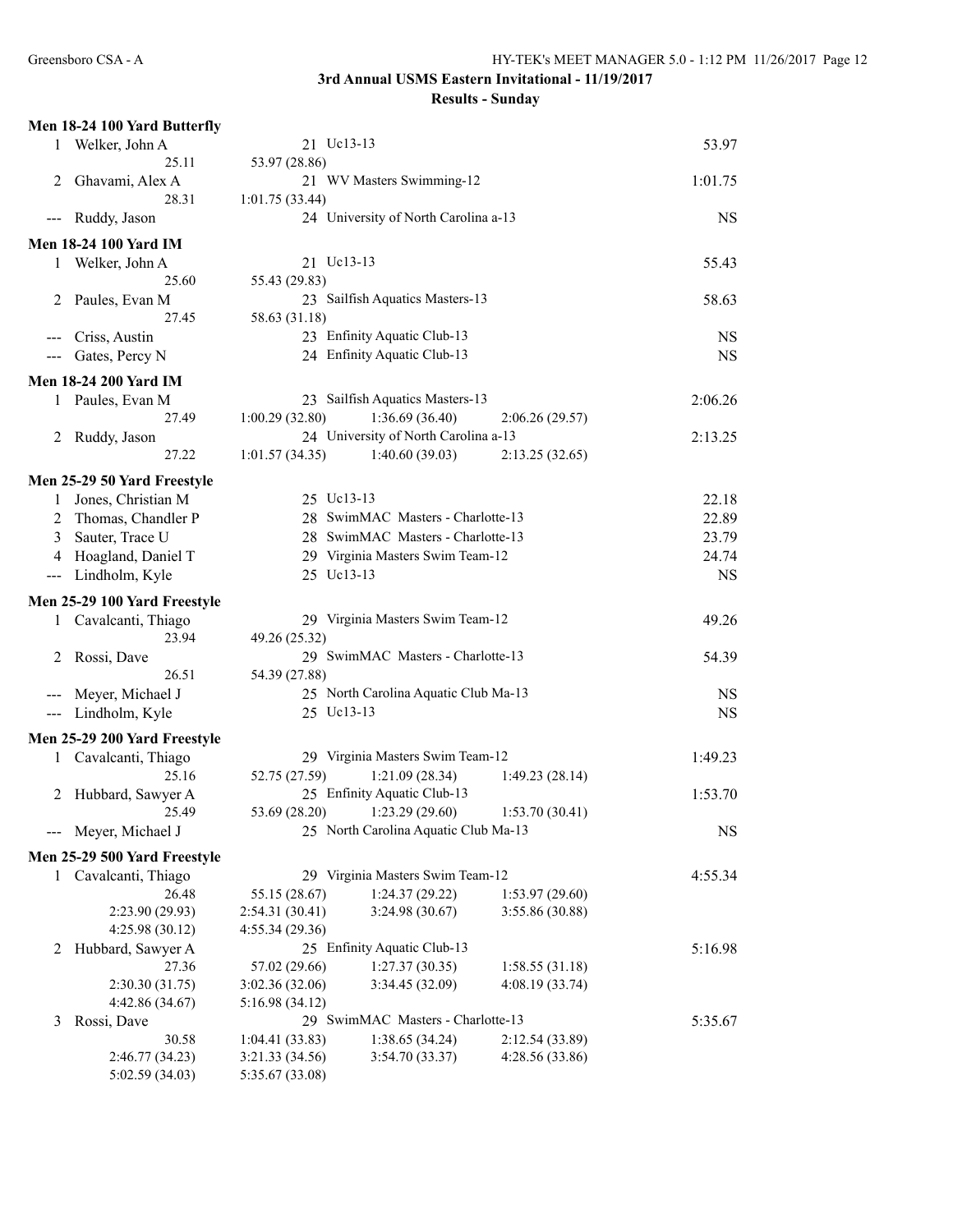|                            | (Men 25-29 500 Yard Freestyle)  |                |                                      |                 |           |
|----------------------------|---------------------------------|----------------|--------------------------------------|-----------------|-----------|
|                            | 4 Hoagland, Daniel T            |                | 29 Virginia Masters Swim Team-12     |                 | 6:23.26   |
|                            | 12.18                           | 30.11 (17.93)  | 1:38.60(1:08.49)                     | 2:15.67(37.07)  |           |
|                            | 2:54.56 (38.89)                 | 3:34.56(40.00) | 4:15.83(41.27)                       | 4:57.97(42.14)  |           |
|                            | 5:41.34(43.37)                  | 6:23.26(41.92) |                                      |                 |           |
|                            | Men 25-29 50 Yard Backstroke    |                |                                      |                 |           |
|                            | 1 Jones, Christian M            | 25 Uc13-13     |                                      |                 | 24.54     |
| 2                          | Thomas, Chandler P              |                | 28 SwimMAC Masters - Charlotte-13    |                 | 27.13     |
|                            | --- Lindholm, Kyle              | 25 Uc13-13     |                                      |                 | <b>NS</b> |
|                            |                                 |                |                                      |                 |           |
|                            | Men 25-29 50 Yard Breaststroke  |                | 28 Tac Titans-13                     |                 |           |
| 1                          | Jones, Flynn                    |                | 28 SwimMAC Masters - Charlotte-13    |                 | 26.42     |
| 2                          | Thomas, Chandler P              |                |                                      |                 | 27.64     |
| 3                          | Sauter, Trace U                 |                | 28 SwimMAC Masters - Charlotte-13    |                 | 31.34     |
|                            | 4 Hoagland, Daniel T            |                | 29 Virginia Masters Swim Team-12     |                 | 33.31     |
| $\qquad \qquad -$          | Lindholm, Kyle                  | 25 Uc13-13     |                                      |                 | <b>NS</b> |
|                            | Men 25-29 100 Yard Breaststroke |                |                                      |                 |           |
| 1                          | Jones, Flynn                    |                | 28 Tac Titans-13                     |                 | 58.71     |
|                            | 27.47                           | 58.71 (31.24)  |                                      |                 |           |
| 2                          | Thomas, Chandler P              |                | 28 SwimMAC Masters - Charlotte-13    |                 | 1:00.85   |
|                            | 28.38                           | 1:00.85(32.47) |                                      |                 |           |
| 3                          | Sauter, Trace U                 |                | 28 SwimMAC Masters - Charlotte-13    |                 | 1:08.73   |
|                            | 31.56                           | 1:08.73(37.17) |                                      |                 |           |
|                            | 4 Hoagland, Daniel T            |                | 29 Virginia Masters Swim Team-12     |                 | 1:13.76   |
|                            | 34.54                           | 1:13.76(39.22) |                                      |                 |           |
|                            | Men 25-29 200 Yard Breaststroke |                |                                      |                 |           |
| 1                          | Sauter, Trace U                 |                | 28 SwimMAC Masters - Charlotte-13    |                 | 2:49.66   |
|                            | 38.23                           | 1:21.34(43.11) | 2:06.54(45.20)                       | 2:49.66(43.12)  |           |
|                            | Men 25-29 50 Yard Butterfly     |                |                                      |                 |           |
| 1                          | Jones, Christian M              | 25 Uc13-13     |                                      |                 | 23.51     |
|                            | 2 Jones, Flynn                  |                | 28 Tac Titans-13                     |                 | 23.58     |
|                            | *3 Hubbard, Sawyer A            |                | 25 Enfinity Aquatic Club-13          |                 | 24.78     |
| $*3$                       | Thomas, Chandler P              |                | 28 SwimMAC Masters - Charlotte-13    |                 | 24.78     |
| 5                          | Rossi, Dave                     |                | 29 SwimMAC Masters - Charlotte-13    |                 | 26.77     |
| $\qquad \qquad - \qquad -$ | Meyer, Michael J                |                | 25 North Carolina Aquatic Club Ma-13 |                 | <b>NS</b> |
| $---$                      | Lindholm, Kyle                  | 25 Uc13-13     |                                      |                 | <b>NS</b> |
|                            |                                 |                |                                      |                 |           |
|                            | Men 25-29 100 Yard Butterfly    |                |                                      |                 |           |
|                            | Jones, Christian M              | 25 Uc13-13     |                                      |                 | <b>NS</b> |
|                            | <b>Men 25-29 100 Yard IM</b>    |                |                                      |                 |           |
| 1                          | Jones, Flynn                    |                | 28 Tac Titans-13                     |                 | 53.83     |
|                            | 25.47                           | 53.83 (28.36)  |                                      |                 |           |
| 2                          | Thomas, Chandler P              |                | 28 SwimMAC Masters - Charlotte-13    |                 | 57.07     |
|                            | 26.29                           | 57.07 (30.78)  |                                      |                 |           |
| 3                          | Hoagland, Daniel T              |                | 29 Virginia Masters Swim Team-12     |                 | 1:05.21   |
|                            | 30.71                           | 1:05.21(34.50) |                                      |                 |           |
|                            | <b>Men 25-29 200 Yard IM</b>    |                |                                      |                 |           |
| 1                          | Cavalcanti, Thiago              |                | 29 Virginia Masters Swim Team-12     |                 | 2:04.35   |
|                            | 25.46                           | 57.89 (32.43)  | 1:35.27(37.38)                       | 2:04.35(29.08)  |           |
| 2                          | Hubbard, Sawyer A               |                | 25 Enfinity Aquatic Club-13          |                 | 2:06.48   |
|                            | 26.10                           | 58.66 (32.56)  | 1:36.84(38.18)                       | 2:06.48 (29.64) |           |
|                            |                                 |                |                                      |                 |           |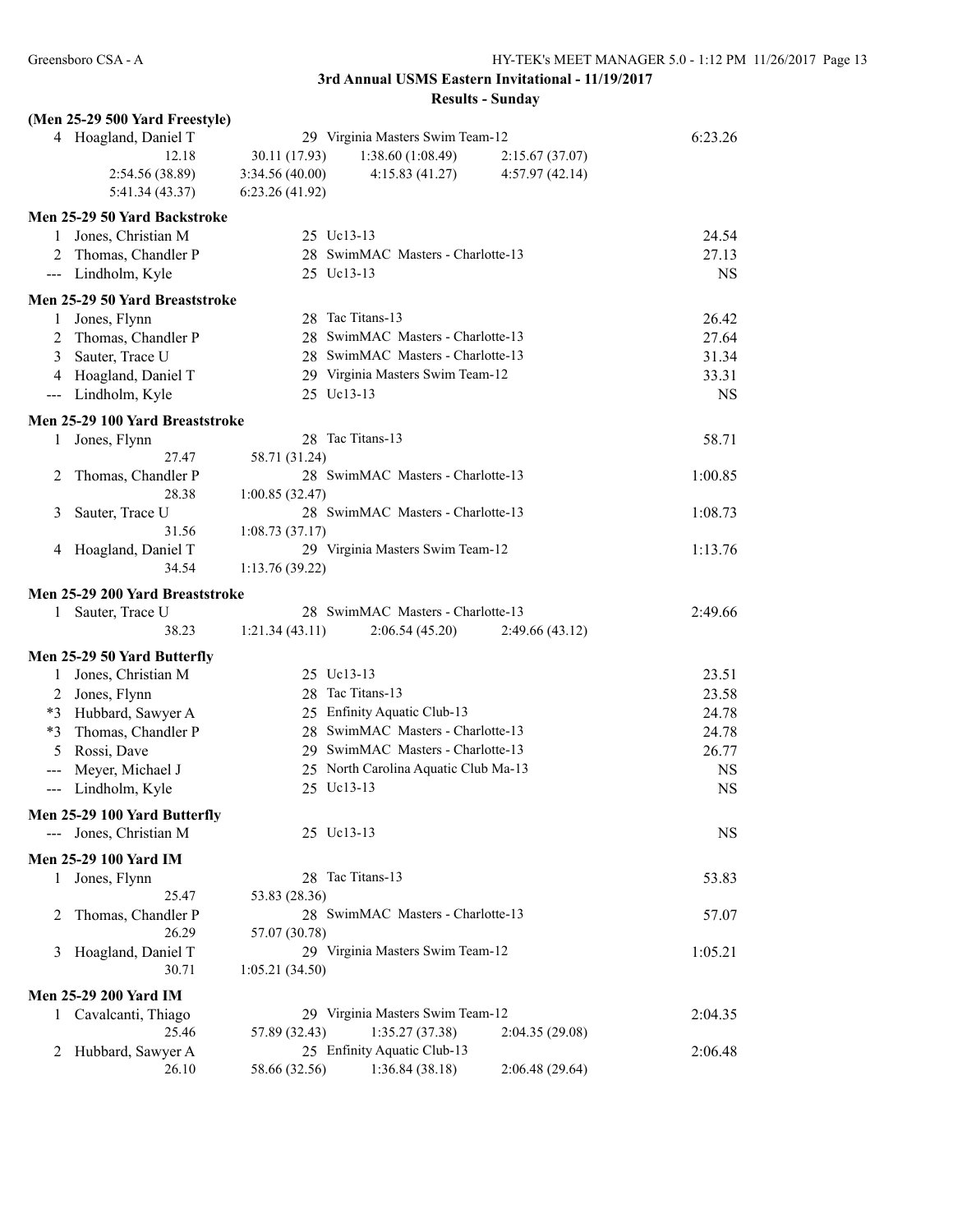| (Men 25-29 200 Yard IM)<br>--- Jones, Flynn |                                   | 28 Tac Titans-13                     |                 | <b>NS</b> |
|---------------------------------------------|-----------------------------------|--------------------------------------|-----------------|-----------|
| <b>Men 25-29 400 Yard IM</b>                |                                   |                                      |                 |           |
| 1 Hubbard, Sawyer A                         |                                   | 25 Enfinity Aquatic Club-13          |                 | 4:59.93   |
| 30.42                                       | 1:07.12(36.70)                    | 1:47.31(40.19)                       | 2:26.01(38.70)  |           |
| 3:07.38(41.37)                              | 3:49.67(42.29)                    | 4:25.86(36.19)                       | 4:59.93 (34.07) |           |
| Men 30-34 50 Yard Freestyle                 |                                   |                                      |                 |           |
| 1 McCulley, Korey L                         |                                   | 33 Enfinity Aquatic Club-13          |                 | 23.22     |
| 2 Crocker, Michael                          |                                   | 33 Fort Bragg Masters-13             |                 | 24.00     |
| Men 30-34 100 Yard Freestyle                |                                   |                                      |                 |           |
| 1 Crocker, Michael                          |                                   | 33 Fort Bragg Masters-13             |                 | 53.57     |
| 25.82                                       | 53.57 (27.75)                     |                                      |                 |           |
| Men 30-34 200 Yard Freestyle                |                                   |                                      |                 |           |
| 1 Dellanoce, Michael                        |                                   | 33 Raleigh Area Masters-13           |                 | 1:55.75   |
| 26.75                                       | 55.60 (28.85)                     | 1:25.46(29.86)                       | 1:55.75(30.29)  |           |
| Men 30-34 500 Yard Freestyle                |                                   |                                      |                 |           |
| 1 Dellanoce, Michael                        |                                   | 33 Raleigh Area Masters-13           |                 | 5:21.10   |
| 28.36                                       | 58.57 (30.21)                     | 1:30.07(31.50)                       | 2:02.40 (32.33) |           |
| 2:35.06(32.66)                              | 3:08.23(33.17)                    | 3:41.37(33.14)                       | 4:14.80 (33.43) |           |
| 4:48.38 (33.58)                             | 5:21.10(32.72)                    |                                      |                 |           |
| Men 30-34 50 Yard Backstroke                |                                   |                                      |                 |           |
| 1 McCulley, Korey L                         |                                   | 33 Enfinity Aquatic Club-13          |                 | 28.52     |
| Men 30-34 100 Yard Breaststroke             |                                   |                                      |                 |           |
| 1 Dellanoce, Michael                        |                                   | 33 Raleigh Area Masters-13           |                 | 1:05.73   |
| 31.46                                       | 1:05.73(34.27)                    |                                      |                 |           |
| Men 30-34 200 Yard Breaststroke             |                                   |                                      |                 |           |
| 1 Dellanoce, Michael                        |                                   | 33 Raleigh Area Masters-13           |                 | 2:26.16   |
| 34.31                                       | 1:11.47(37.16)                    | 1:48.66(37.19)                       | 2:26.16(37.50)  |           |
| Men 30-34 50 Yard Butterfly                 |                                   |                                      |                 |           |
| 1 McCulley, Korey L                         |                                   | 33 Enfinity Aquatic Club-13          |                 | 25.52     |
| Crocker, Michael<br>$\sim$ $\sim$           |                                   | 33 Fort Bragg Masters-13             |                 | <b>NS</b> |
| <b>Men 30-34 200 Yard IM</b>                |                                   |                                      |                 |           |
| 1 Dellanoce, Michael                        |                                   | 33 Raleigh Area Masters-13           |                 | 2:10.79   |
| 29.36                                       | $1:02.71(33.35)$ $1:40.75(38.04)$ |                                      | 2:10.79(30.04)  |           |
| <b>Men 30-34 400 Yard IM</b>                |                                   |                                      |                 |           |
| --- Dellanoce, Michael                      |                                   | 33 Raleigh Area Masters-13           |                 | <b>NS</b> |
| Men 35-39 50 Yard Freestyle                 |                                   |                                      |                 |           |
| Tuchtenhagen, Wes<br>1                      |                                   | 38 Fort Bragg Masters-13             |                 | 26.11     |
| Nguyen, Sonny<br>2                          |                                   | 38 Lowes YMCA-13                     |                 | 28.12     |
| Hill, Evan<br>3                             |                                   | 39 North Carolina Aquatic Club Ma-13 |                 | 28.70     |
| Men 35-39 100 Yard Freestyle                |                                   |                                      |                 |           |
| Tuchtenhagen, Wes<br>1                      |                                   | 38 Fort Bragg Masters-13             |                 | 57.36     |
| 28.20                                       | 57.36 (29.16)                     |                                      |                 |           |
| Ptachcinski, Jon R<br>2                     |                                   | 37 North Carolina Aquatic Club Ma-13 |                 | 59.87     |
| 29.01                                       | 59.87 (30.86)                     |                                      |                 |           |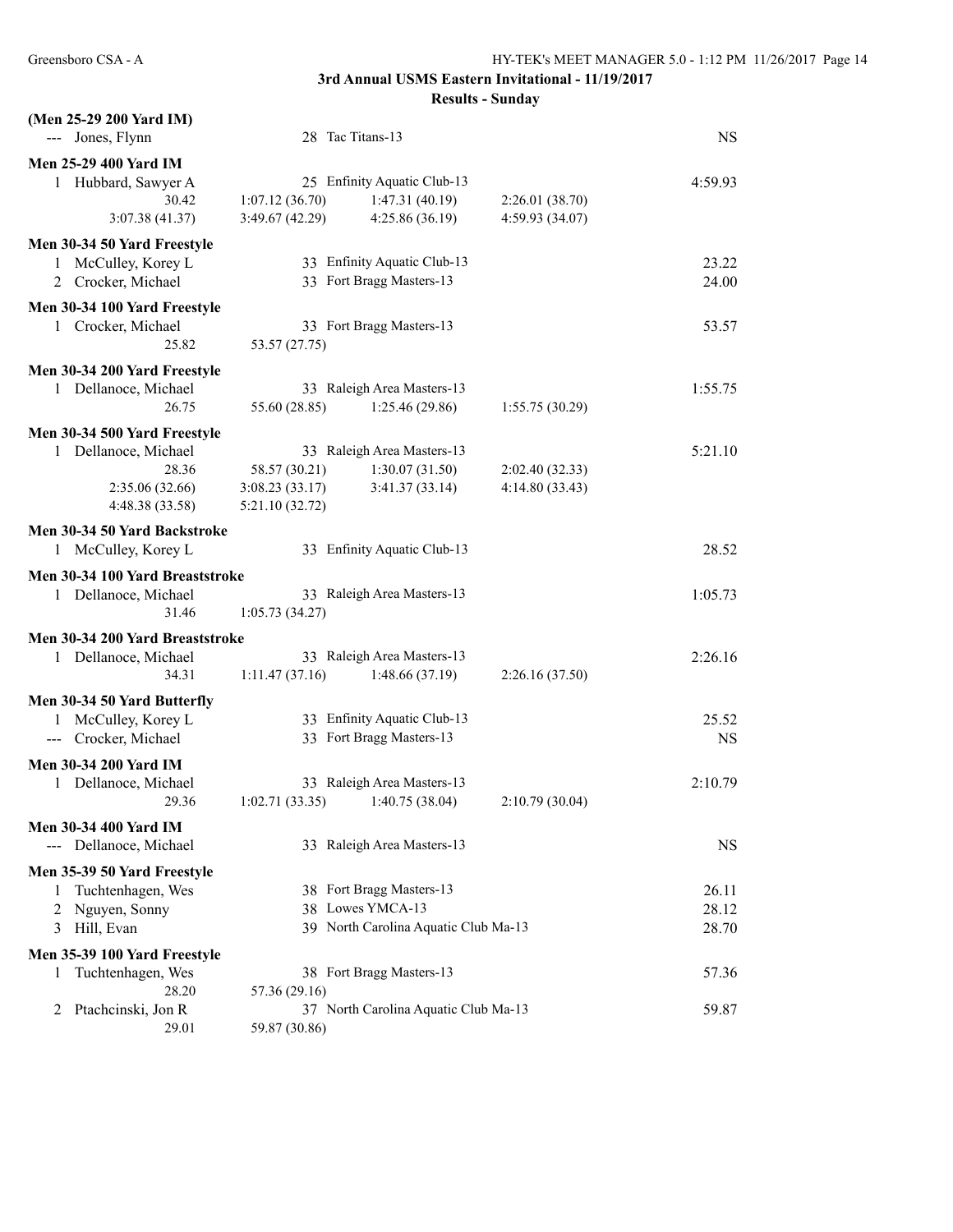|              | (Men 35-39 100 Yard Freestyle)  |                                                       |           |
|--------------|---------------------------------|-------------------------------------------------------|-----------|
|              | 3 Hill, Evan                    | 39 North Carolina Aquatic Club Ma-13                  | 1:04.41   |
|              | 31.54                           | 1:04.41(32.87)                                        |           |
|              | Men 35-39 200 Yard Freestyle    |                                                       |           |
|              | 1 Ptachcinski, Jon R            | 37 North Carolina Aquatic Club Ma-13                  | 2:14.56   |
|              | 30.51                           | 1:40.50(35.31)<br>1:05.19(34.68)<br>2:14.56(34.06)    |           |
|              | 2 Hill, Evan                    | 39 North Carolina Aquatic Club Ma-13                  | 2:26.91   |
|              | 33.04                           | 1:48.44(38.55)<br>1:09.89(36.85)<br>2:26.91(38.47)    |           |
|              | $-$ - Glasco, Judd C            | 36 Mecklenburg Swim Association M-13                  | <b>NS</b> |
|              | Men 35-39 500 Yard Freestyle    |                                                       |           |
|              | 1 Glasco, Judd C                | 36 Mecklenburg Swim Association M-13                  | 4:59.97   |
|              | 27.26                           | 56.68 (29.42)<br>1:26.54(29.86)<br>1:56.74(30.20)     |           |
|              | 2:26.97(30.23)                  | 2:57.49(30.52)<br>3:28.13(30.64)<br>3:59.08 (30.95)   |           |
|              | 4:30.00(30.92)                  | 4:59.97 (29.97)                                       |           |
|              |                                 |                                                       |           |
|              | Men 35-39 50 Yard Backstroke    | 38 Lowes YMCA-13                                      | 34.83     |
|              | 1 Nguyen, Sonny                 |                                                       |           |
|              | Men 35-39 200 Yard Backstroke   |                                                       |           |
|              | 1 Glasco, Judd C                | 36 Mecklenburg Swim Association M-13                  | 2:06.10   |
|              | 29.80                           | 1:01.78(31.98)<br>1:34.19(32.41)<br>2:06.10(31.91)    |           |
|              | Men 35-39 50 Yard Breaststroke  |                                                       |           |
|              | 1 Dietsche, Douglas A           | 37 North Carolina Aquatic Club Ma-13                  | 29.74     |
|              | 2 Nguyen, Sonny                 | 38 Lowes YMCA-13                                      | 33.31     |
|              | 3 Hill, Evan                    | 39 North Carolina Aquatic Club Ma-13                  | 36.81     |
|              |                                 |                                                       |           |
|              | Men 35-39 100 Yard Breaststroke |                                                       |           |
|              | 1 Dietsche, Douglas A           | 37 North Carolina Aquatic Club Ma-13                  | 1:08.41   |
|              | 32.31                           | 1:08.41(36.10)                                        |           |
|              | 2 Nguyen, Sonny<br>35.51        | 38 Lowes YMCA-13                                      | 1:13.85   |
|              |                                 | 1:13.85(38.34)                                        |           |
|              | Men 35-39 200 Yard Breaststroke |                                                       |           |
|              | 1 Nguyen, Sonny                 | 38 Lowes YMCA-13                                      | 3:00.67   |
|              | 41.44                           | 2:14.20(47.18)<br>3:00.67(46.47)<br>1:27.02(45.58)    |           |
|              | Men 35-39 50 Yard Butterfly     |                                                       |           |
|              | 1 Dietsche, Douglas A           | 37 North Carolina Aquatic Club Ma-13                  | 26.65     |
| 2            | Tuchtenhagen, Wes               | 38 Fort Bragg Masters-13                              | 28.59     |
|              | 3 Ptachcinski, Jon R            | 37 North Carolina Aquatic Club Ma-13                  | 28.81     |
|              | 4 Nguyen, Sonny                 | 38 Lowes YMCA-13                                      | 30.24     |
|              |                                 |                                                       |           |
|              | Men 35-39 100 Yard IM           |                                                       |           |
| $\mathbf{1}$ | Glasco, Judd C                  | 36 Mecklenburg Swim Association M-13                  | 56.42     |
|              | 26.50                           | 56.42 (29.92)                                         |           |
| 2            | Dietsche, Douglas A             | 37 North Carolina Aquatic Club Ma-13                  | 1:03.17   |
|              | 29.67                           | 1:03.17(33.50)                                        |           |
| 3            | Tuchtenhagen, Wes               | 38 Fort Bragg Masters-13                              | 1:11.28   |
|              | 32.28                           | 1:11.28(39.00)                                        |           |
| 4            | Hill, Evan                      | 39 North Carolina Aquatic Club Ma-13                  | 1:15.91   |
|              | 36.23                           | 1:15.91(39.68)                                        |           |
|              | Men 35-39 200 Yard IM           |                                                       |           |
|              | 1 Ptachcinski, Jon R            | 37 North Carolina Aquatic Club Ma-13                  | 2:36.01   |
|              | 32.05                           | 1:13.90 (41.85)<br>2:01.42 (47.52)<br>2:36.01 (34.59) |           |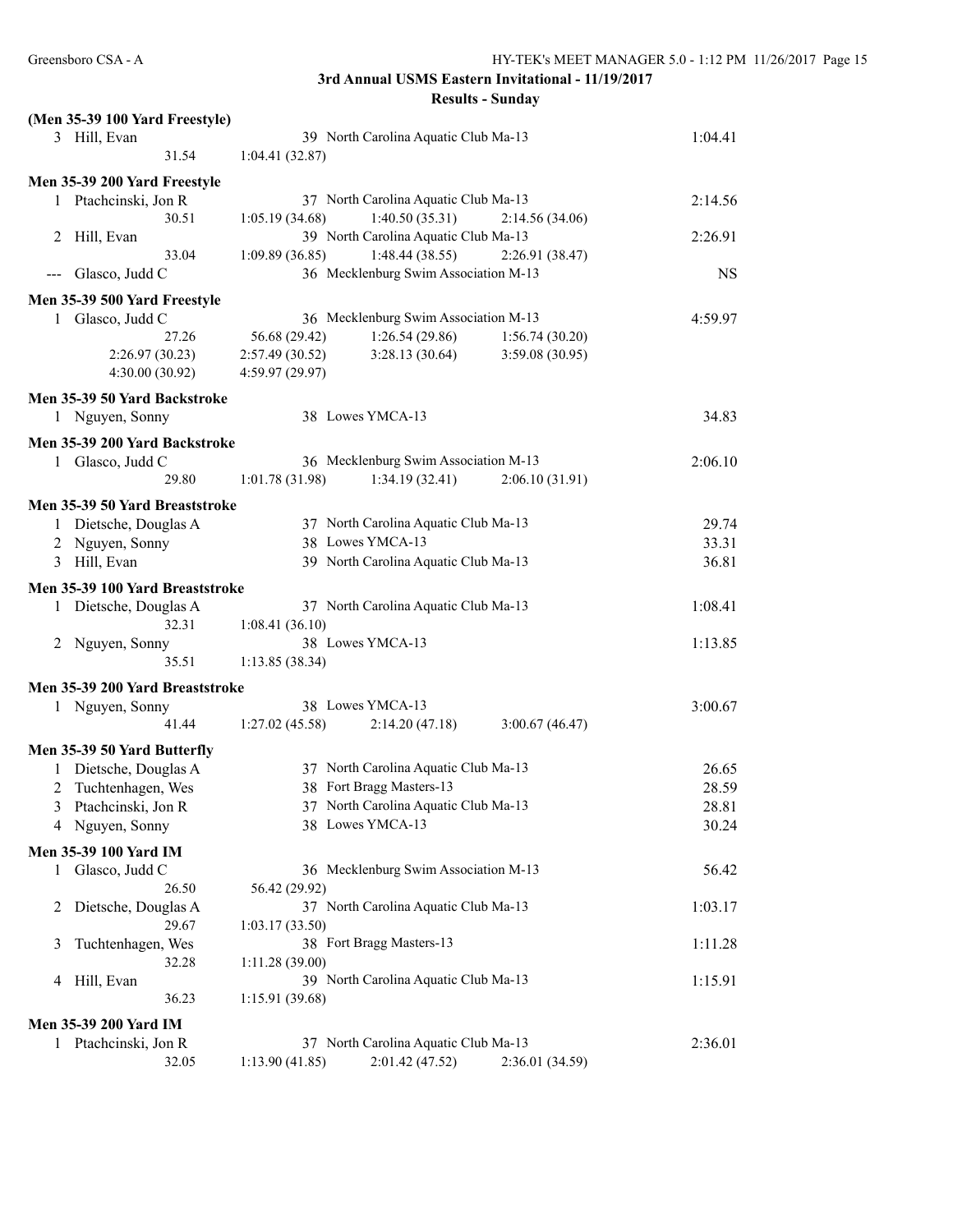|     | Men 40-44 50 Yard Freestyle     |                                                                                           |           |
|-----|---------------------------------|-------------------------------------------------------------------------------------------|-----------|
| 1   | Shanks, Doug                    | 42 Virginia Masters Swim Team-12                                                          | 22.70     |
|     | --- Hendricks, Roberto          | 42 Fort Bragg Masters-13                                                                  | <b>NS</b> |
|     | Men 40-44 100 Yard Freestyle    |                                                                                           |           |
| 1   | Shanks, Doug                    | 42 Virginia Masters Swim Team-12                                                          | 51.23     |
|     | 24.76                           | 51.23 (26.47)                                                                             |           |
| 2   | Wehe, John G                    | 41 Greensboro Community YMCA Mast-                                                        | 57.98     |
|     | 27.36                           | 57.98 (30.62)                                                                             |           |
| --- | Hendricks, Roberto              | 42 Fort Bragg Masters-13                                                                  | <b>NS</b> |
|     | Men 40-44 500 Yard Freestyle    |                                                                                           |           |
| 1   | Wehe, John G                    | 41 Greensboro Community YMCA Mast-                                                        | 6:14.18   |
|     | 33.40                           | 1:08.75(35.35)<br>1:45.39(36.64)<br>2:23.42 (38.03)                                       |           |
|     | 3:01.85 (38.43)                 | 3:40.57 (38.72)<br>4:19.61(39.04)<br>4:58.49 (38.88)                                      |           |
|     | 5:37.59 (39.10)                 | 6:14.18(36.59)                                                                            |           |
|     | Men 40-44 100 Yard Backstroke   |                                                                                           |           |
|     | 1 Wehe, John G                  | 41 Greensboro Community YMCA Mast-                                                        | 1:07.78   |
|     | 33.33                           | 1:07.78 (34.45)                                                                           |           |
|     |                                 |                                                                                           |           |
|     | Men 40-44 100 Yard Breaststroke |                                                                                           |           |
|     | 1 Wehe, John G                  | 41 Greensboro Community YMCA Mast-                                                        | 1:18.85   |
|     | 37.38                           | 1:18.85(41.47)                                                                            |           |
|     | Men 40-44 50 Yard Butterfly     |                                                                                           |           |
|     | 1 Shanks, Doug                  | 42 Virginia Masters Swim Team-12                                                          | 24.76     |
|     | <b>Men 40-44 100 Yard IM</b>    |                                                                                           |           |
|     | 1 Shanks, Doug                  | 42 Virginia Masters Swim Team-12                                                          | 1:00.23   |
|     | 27.61                           | 1:00.23(32.62)                                                                            |           |
|     |                                 |                                                                                           |           |
|     | <b>Men 40-44 200 Yard IM</b>    |                                                                                           |           |
|     | 1 Wehe, John G<br>33.02         | 41 Greensboro Community YMCA Mast-<br>1:10.60(37.58)<br>1:56.14(45.54)<br>2:33.40 (37.26) | 2:33.40   |
|     |                                 |                                                                                           |           |
|     | Men 45-49 50 Yard Freestyle     |                                                                                           |           |
|     | 1 Crankshaw, Erik               | 45 Carolina Aquatic Team-13                                                               | 25.27     |
|     | 2 Catterson, William H          | 45 Raleigh Area Masters-13                                                                | 25.92     |
| 3   | Rubacky, Mark S                 | 48 Raleigh Area Masters-13                                                                | 27.68     |
| 4   | Gossert, Theodore I             | 47 SwimMAC Masters - Charlotte-13                                                         | 31.08     |
| --- | Torres, Todd                    | 49 East Carolina Aquatics Masters-13                                                      | <b>NS</b> |
|     | Men 45-49 100 Yard Freestyle    |                                                                                           |           |
| 1   | Andersen, Morten                | 47 SwimMAC Masters - Charlotte-13                                                         | 52.74     |
|     | 25.32                           | 52.74 (27.42)                                                                             |           |
| 2   | Crankshaw, Erik                 | 45 Carolina Aquatic Team-13                                                               | 55.55     |
|     | 26.28                           | 55.55 (29.27)                                                                             |           |
| 3   | Catterson, William H            | 45 Raleigh Area Masters-13                                                                | 58.27     |
|     | 28.41                           | 58.27 (29.86)                                                                             |           |
| 4   | Rubacky, Mark S                 | 48 Raleigh Area Masters-13                                                                | 1:00.21   |
|     | 29.06                           | 1:00.21(31.15)                                                                            |           |
| 5   | Gossert, Theodore I             | 47 SwimMAC Masters - Charlotte-13                                                         | 1:10.42   |
|     | 31.66                           | 1:10.42(38.76)                                                                            |           |
|     | Men 45-49 200 Yard Freestyle    |                                                                                           |           |
| 1   | Andersen, Morten                | 47 SwimMAC Masters - Charlotte-13                                                         | 1:57.49   |
|     | 26.89                           | 56.80 (29.91)<br>1:26.75(29.95)<br>1:57.49(30.74)                                         |           |
|     |                                 |                                                                                           |           |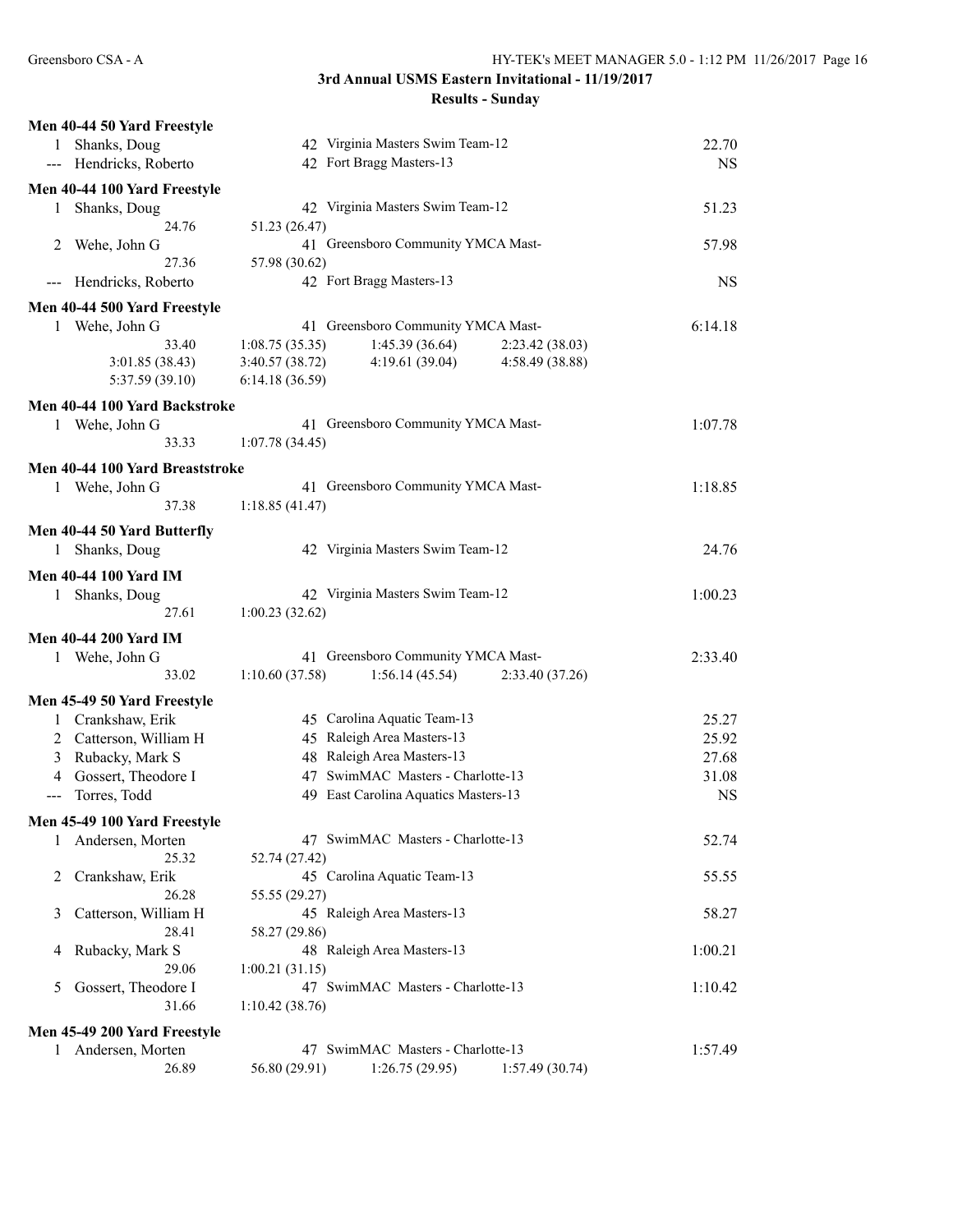|                     | (Men 45-49 200 Yard Freestyle)  |                                                        |           |
|---------------------|---------------------------------|--------------------------------------------------------|-----------|
|                     | 2 Forsyth, Mark A               | 46 North Carolina Aquatic Club Ma-13                   | 2:00.91   |
|                     | 28.08                           | 58.25 (30.17)<br>1:29.17(30.92)<br>2:00.91 (31.74)     |           |
| 3                   | Catterson, William H            | 45 Raleigh Area Masters-13                             | 2:10.63   |
|                     | 29.11                           | 1:01.85(32.74)<br>1:35.79 (33.94)<br>2:10.63(34.84)    |           |
|                     | Men 45-49 500 Yard Freestyle    |                                                        |           |
|                     | 1 Forsyth, Mark A               | 46 North Carolina Aquatic Club Ma-13                   | 5:25.59   |
|                     | 29.26                           | 1:33.16(32.48)<br>1:00.68(31.42)<br>2:06.10 (32.94)    |           |
|                     | 2:39.16(33.06)                  | 3:12.23(33.07)<br>3:45.52(33.29)<br>4:19.21 (33.69)    |           |
|                     | 4:52.32(33.11)                  | 5:25.59 (33.27)                                        |           |
|                     | Men 45-49 50 Yard Backstroke    |                                                        |           |
| 1                   | King, Eric S                    | 46 Lowes YMCA-13                                       | 27.59     |
| 2                   | Crankshaw, Erik                 | 45 Carolina Aquatic Team-13                            | 30.50     |
| 3                   | Forsyth, Mark A                 | 46 North Carolina Aquatic Club Ma-13                   | 31.67     |
|                     | 4 Rubacky, Mark S               | 48 Raleigh Area Masters-13                             | 34.75     |
|                     |                                 |                                                        |           |
|                     | Men 45-49 200 Yard Backstroke   |                                                        |           |
|                     | 1 King, Eric S                  | 46 Lowes YMCA-13                                       | 2:18.73   |
|                     | 31.02                           | 1:05.31(34.29)<br>1:41.54(36.23)<br>2:18.73(37.19)     |           |
|                     | Men 45-49 50 Yard Breaststroke  |                                                        |           |
|                     | 1 Dunson, David B               | 45 North Carolina Aquatic Club Ma-13                   | 30.33     |
| $\overline{2}$      | Finn, John P                    | 49 SwimMAC Masters - Charlotte-13                      | 30.48     |
|                     | 3 Crankshaw, Erik               | 45 Carolina Aquatic Team-13                            | 32.95     |
| 4                   | Rubacky, Mark S                 | 48 Raleigh Area Masters-13                             | 36.37     |
| 5                   | Gossert, Theodore I             | 47 SwimMAC Masters - Charlotte-13                      | 38.42     |
| $\qquad \qquad - -$ | Torres, Todd                    | 49 East Carolina Aquatics Masters-13                   | <b>NS</b> |
|                     | Men 45-49 100 Yard Breaststroke |                                                        |           |
| 1                   | Torres, Todd                    | 49 East Carolina Aquatics Masters-13                   | 1:00.22   |
|                     | 28.43                           | 1:00.22(31.79)                                         |           |
| 2                   | Dunson, David B                 | 45 North Carolina Aquatic Club Ma-13                   | 1:06.48   |
|                     | 31.35                           | 1:06.48(35.13)                                         |           |
| 3                   | Finn, John P                    | 49 SwimMAC Masters - Charlotte-13                      | 1:07.62   |
|                     | 31.20                           | 1:07.62(36.42)                                         |           |
| 4                   | Catterson, William H            | 45 Raleigh Area Masters-13                             | 1:19.64   |
|                     | 37.35                           | 1:19.64(42.29)                                         |           |
|                     | Kern, Paul E                    | 49 Greensboro Community YMCA Mast-                     | <b>NS</b> |
|                     |                                 |                                                        |           |
|                     | Men 45-49 200 Yard Breaststroke |                                                        |           |
| 1                   | Dunson, David B                 | 45 North Carolina Aquatic Club Ma-13                   | 2:31.44   |
|                     | 33.80                           | 1:52.60(39.36)<br>1:13.24(39.44)<br>2:31.44 (38.84)    |           |
| 2                   | Finn, John P                    | 49 SwimMAC Masters - Charlotte-13                      | 2:45.54   |
|                     | 35.68                           | 2:01.64(43.75)<br>1:17.89(42.21)<br>2:45.54(43.90)     |           |
| 3                   | King, Eric S<br>37.15           | 46 Lowes YMCA-13<br>2:03.06(43.77)<br>1:19.29(42.14)   | 2:48.12   |
|                     | Torres, Todd                    | 2:48.12(45.06)<br>49 East Carolina Aquatics Masters-13 | <b>NS</b> |
|                     |                                 |                                                        |           |
|                     | Men 45-49 50 Yard Butterfly     |                                                        |           |
| 1                   | Torres, Todd                    | 49 East Carolina Aquatics Masters-13                   | 25.42     |
| 2                   | King, Eric S                    | 46 Lowes YMCA-13                                       | 27.00     |
| 3                   | Crankshaw, Erik                 | 45 Carolina Aquatic Team-13                            | 27.23     |
| 4                   | Catterson, William H            | 45 Raleigh Area Masters-13                             | 28.20     |
| 5                   | Forsyth, Mark A                 | 46 North Carolina Aquatic Club Ma-13                   | 28.94     |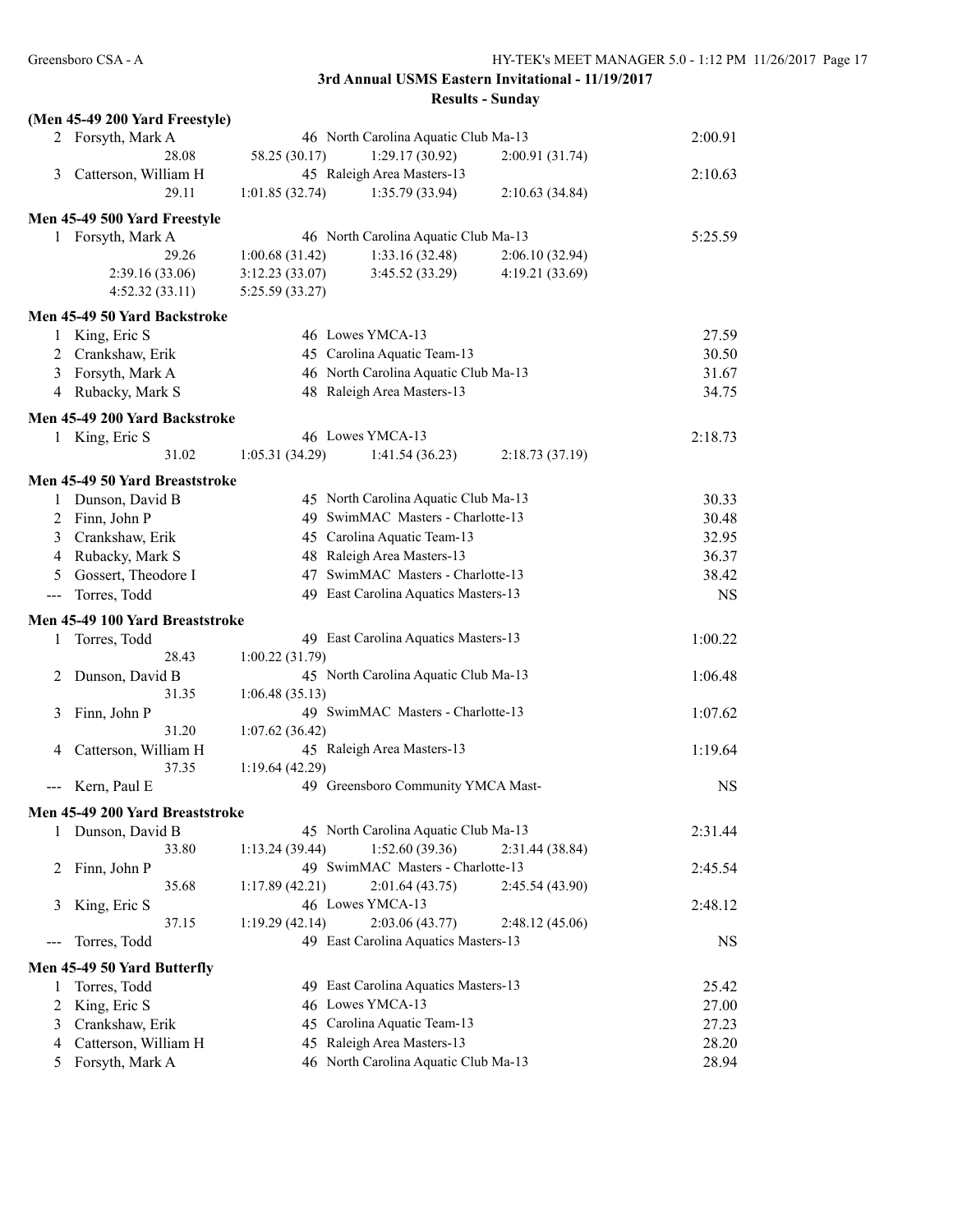|   | (Men 45-49 50 Yard Butterfly) |                                                      |           |
|---|-------------------------------|------------------------------------------------------|-----------|
|   | 6 Rubacky, Mark S             | 48 Raleigh Area Masters-13                           | 30.72     |
|   | --- Kern, Paul E              | 49 Greensboro Community YMCA Mast-                   | <b>NS</b> |
|   | Men 45-49 100 Yard Butterfly  |                                                      |           |
|   | 1 Andersen, Morten            | 47 SwimMAC Masters - Charlotte-13                    | 58.73     |
|   | 27.62                         | 58.73 (31.11)                                        |           |
|   | Men 45-49 200 Yard Butterfly  |                                                      |           |
|   | --- Kern, Paul E              | 49 Greensboro Community YMCA Mast-                   | <b>NS</b> |
|   | <b>Men 45-49 100 Yard IM</b>  |                                                      |           |
|   | 1 Andersen, Morten            | 47 SwimMAC Masters - Charlotte-13                    | 1:00.60   |
|   | 28.82                         | 1:00.60(31.78)                                       |           |
| 2 | King, Eric S                  | 46 Lowes YMCA-13                                     | 1:04.01   |
|   | 28.69                         | 1:04.01(35.32)                                       |           |
| 3 | Crankshaw, Erik               | 45 Carolina Aquatic Team-13                          | 1:04.59   |
|   | 28.84                         | 1:04.59(35.75)                                       |           |
| 4 | Forsyth, Mark A               | 46 North Carolina Aquatic Club Ma-13                 | 1:05.59   |
|   | 30.42                         | 1:05.59(35.17)                                       |           |
| 5 | Catterson, William H          | 45 Raleigh Area Masters-13                           | 1:08.20   |
|   | 31.61                         | 1:08.20(36.59)                                       |           |
| 6 | Rubacky, Mark S               | 48 Raleigh Area Masters-13                           | 1:09.95   |
|   | 32.74                         | 1:09.95 (37.21)                                      |           |
|   | Torres, Todd                  | 49 East Carolina Aquatics Masters-13                 | <b>NS</b> |
|   | Kern, Paul E                  | 49 Greensboro Community YMCA Mast-                   | <b>NS</b> |
|   | Men 45-49 200 Yard IM         |                                                      |           |
| 1 | Andersen, Morten              | 47 SwimMAC Masters - Charlotte-13                    | 2:11.58   |
|   | 28.02                         | 1:03.64(35.62)<br>1:41.26(37.62)<br>2:11.58(30.32)   |           |
| 2 | Forsyth, Mark A               | 46 North Carolina Aquatic Club Ma-13                 | 2:21.83   |
|   | 30.39                         | 1:49.36(42.15)<br>1:07.21(36.82)<br>2:21.83(32.47)   |           |
| 3 | King, Eric S                  | 46 Lowes YMCA-13                                     | 2:23.35   |
|   | 30.41                         | 1:49.68(44.12)<br>1:05.56(35.15)<br>2:23.35(33.67)   |           |
|   | Men 50-54 50 Yard Freestyle   |                                                      |           |
|   | 1 Peoples, G. Greg            | 52 Greensboro Community YMCA Mast-                   | 23.53     |
|   | 2 Schultz, Norman E           | 51 SwimMAC Masters - Charlotte-13                    | 24.51     |
| 3 | Farmer, James M               | 50 Virginia Masters Swim Team-12                     | 24.76     |
|   | 4 Handy, Thomas H             | 54 Lowes YMCA-13                                     | 29.40     |
|   |                               |                                                      |           |
|   | Men 50-54 100 Yard Freestyle  |                                                      |           |
| 1 | Peoples, G. Greg              | 52 Greensboro Community YMCA Mast-                   | 52.74     |
|   | 25.48                         | 52.74 (27.26)                                        |           |
| 2 | Schultz, Norman E             | 51 SwimMAC Masters - Charlotte-13                    | 54.96     |
|   | 27.19                         | 54.96 (27.77)                                        |           |
| 3 | Farmer, James M               | 50 Virginia Masters Swim Team-12                     | 55.70     |
|   | 26.23                         | 55.70 (29.47)                                        |           |
| 4 | Hutcheson, Burke C            | 50 Patty Shoaf Coaching Masters-13                   | 1:02.30   |
|   | 29.33                         | 1:02.30(32.97)                                       |           |
|   | Men 50-54 200 Yard Freestyle  |                                                      |           |
|   | 1 Peoples, G. Greg            | 52 Greensboro Community YMCA Mast-                   | 2:01.95   |
|   | 28.57                         | 1:31.94(31.72)<br>1:00.22(31.65)<br>2:01.95(30.01)   |           |
| 2 | Schultz, Norman E             | 51 SwimMAC Masters - Charlotte-13                    | 2:08.15   |
|   | 30.59                         | 1:03.53 (32.94)<br>1:36.61 (33.08)<br>2:08.15(31.54) |           |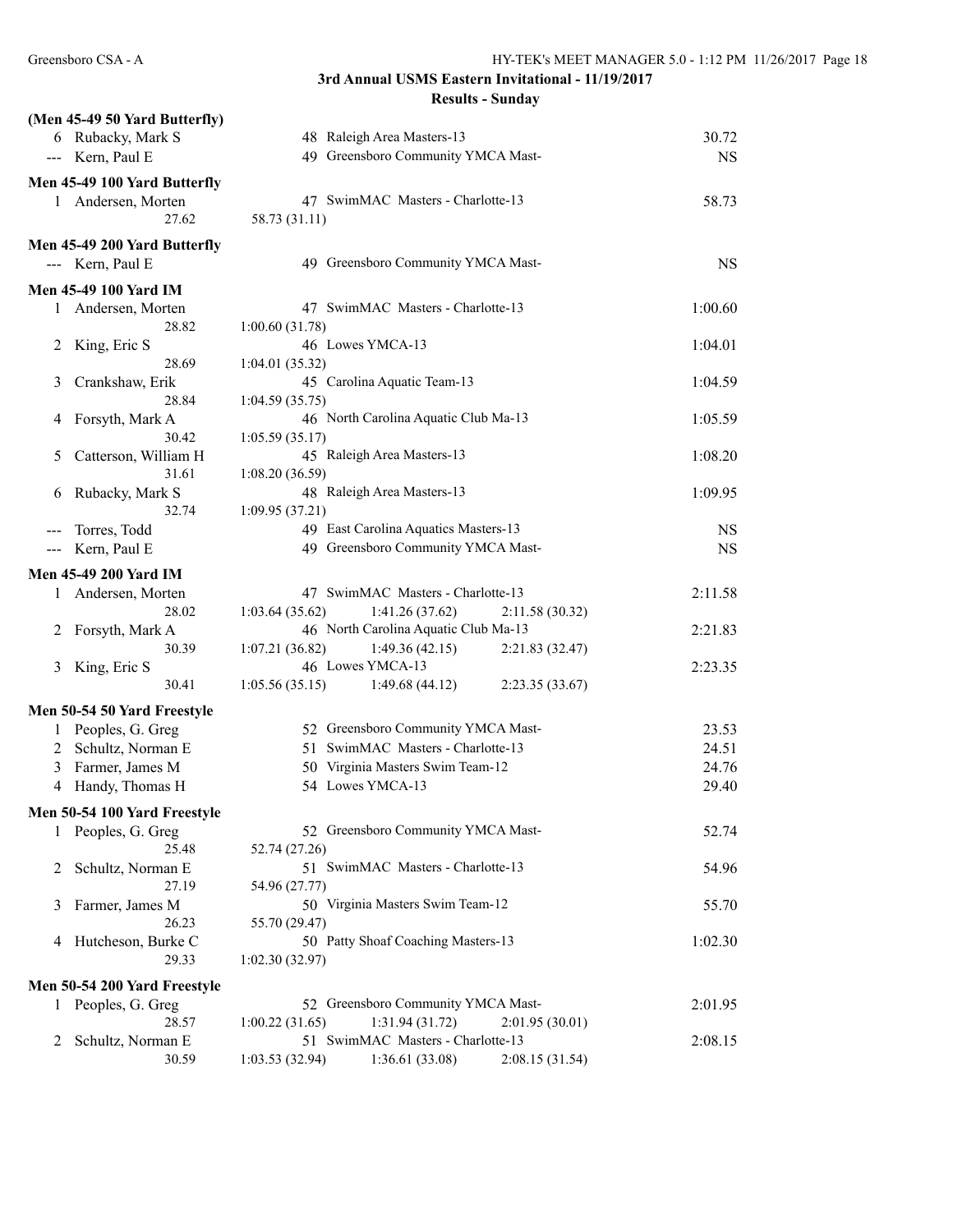|                            | (Men 50-54 200 Yard Freestyle)  |                 |                                    |                 |           |
|----------------------------|---------------------------------|-----------------|------------------------------------|-----------------|-----------|
|                            | 3 Hutcheson, Burke C            |                 | 50 Patty Shoaf Coaching Masters-13 |                 | 2:26.91   |
|                            | 30.73                           | 1:07.70(36.97)  | 1:48.70(41.00)                     | 2:26.91 (38.21) |           |
|                            | 4 Handy, Thomas H               |                 | 54 Lowes YMCA-13                   |                 | 2:31.97   |
|                            | 32.98                           | 1:10.96 (37.98) | 1:51.00(40.04)                     | 2:31.97(40.97)  |           |
|                            | Men 50-54 500 Yard Freestyle    |                 |                                    |                 |           |
|                            | 1 Schultz, Norman E             |                 | 51 SwimMAC Masters - Charlotte-13  |                 | 5:48.41   |
|                            | 34.68                           | 1:11.36(36.68)  | 1:48.01(36.65)                     | 2:24.35 (36.34) |           |
|                            | 3:00.23 (35.88)                 | 3:35.44(35.21)  | 4:09.23(33.79)                     | 4:43.28(34.05)  |           |
|                            | 5:16.29(33.01)                  | 5:48.41 (32.12) |                                    |                 |           |
| 2                          | Handy, Thomas H                 |                 | 54 Lowes YMCA-13                   |                 | 6:52.60   |
|                            | 37.36                           |                 | 1:16.15()                          | 1:56.17(40.02)  |           |
|                            |                                 | 2:36.90()       | 4:00.62 (1:23.72)                  |                 |           |
|                            | 4:43.61()                       | 5:26.52(42.91)  |                                    | 6:09.79()       |           |
|                            | 6:52.60(42.81)                  |                 |                                    |                 |           |
|                            |                                 |                 |                                    |                 |           |
|                            | Men 50-54 100 Yard Backstroke   |                 |                                    |                 |           |
|                            | 1 Hutcheson, Burke C            |                 | 50 Patty Shoaf Coaching Masters-13 |                 | 1:20.35   |
|                            | Men 50-54 50 Yard Breaststroke  |                 |                                    |                 |           |
|                            | 1 Schultz, Norman E             |                 | 51 SwimMAC Masters - Charlotte-13  |                 | 35.11     |
|                            | 2 Handy, Thomas H               |                 | 54 Lowes YMCA-13                   |                 | 38.01     |
|                            |                                 |                 |                                    |                 |           |
|                            | Men 50-54 100 Yard Breaststroke |                 |                                    |                 |           |
|                            | 1 Schultz, Norman E             |                 | 51 SwimMAC Masters - Charlotte-13  |                 | 1:17.63   |
|                            | 36.55                           | 1:17.63(41.08)  |                                    |                 |           |
|                            | Men 50-54 50 Yard Butterfly     |                 |                                    |                 |           |
|                            | 1 Hutcheson, Burke C            |                 | 50 Patty Shoaf Coaching Masters-13 |                 | 30.76     |
|                            |                                 |                 |                                    |                 |           |
|                            | Men 50-54 100 Yard Butterfly    |                 |                                    |                 |           |
|                            | --- Peoples, G. Greg            |                 | 52 Greensboro Community YMCA Mast- |                 | <b>NS</b> |
|                            | <b>Men 50-54 100 Yard IM</b>    |                 |                                    |                 |           |
|                            | 1 Peoples, G. Greg              |                 | 52 Greensboro Community YMCA Mast- |                 | 1:02.45   |
|                            | 29.13                           | 1:02.45(33.32)  |                                    |                 |           |
| 2                          | Farmer, James M                 |                 | 50 Virginia Masters Swim Team-12   |                 | 1:05.73   |
|                            | 30.18                           | 1:05.73(35.55)  |                                    |                 |           |
| 3                          | Hutcheson, Burke C              |                 | 50 Patty Shoaf Coaching Masters-13 |                 | 1:14.40   |
|                            | 34.82                           | 1:14.40(39.58)  |                                    |                 |           |
| $\qquad \qquad - \qquad -$ | Handy, Thomas H                 |                 | 54 Lowes YMCA-13                   |                 | DQ        |
|                            | 38.19                           | DQ (38.36)      |                                    |                 |           |
|                            |                                 |                 |                                    |                 |           |
|                            | Men 50-54 200 Yard IM           |                 |                                    |                 |           |
|                            | 1 Peoples, G. Greg              |                 | 52 Greensboro Community YMCA Mast- |                 | 2:17.19   |
|                            | 29.17                           | 1:05.41(36.24)  | 1:45.74(40.33)                     | 2:17.19(31.45)  |           |
| 2                          | Hutcheson, Burke C              |                 | 50 Patty Shoaf Coaching Masters-13 |                 | 3:00.39   |
|                            | 33.99                           | 1:21.73(47.74)  | 2:18.57(56.84)                     | 3:00.39(41.82)  |           |
|                            | <b>Men 50-54 400 Yard IM</b>    |                 |                                    |                 |           |
|                            | 1 Handy, Thomas H               |                 | 54 Lowes YMCA-13                   |                 | 6:24.83   |
|                            | 43.56                           | 1:35.66(52.10)  | 2:23.26(47.60)                     | 3:10.57(47.31)  |           |
|                            | 4:04.58(54.01)                  | 4:59.95 (55.37) | 5:43.23 (43.28)                    | 6:24.83(41.60)  |           |
|                            |                                 |                 |                                    |                 |           |
|                            | Men 55-59 50 Yard Freestyle     |                 |                                    |                 |           |
| 1                          | Reeve, Brian C                  |                 | 55 Greensboro Community YMCA Mast- |                 | 25.22     |
| $\overline{2}$             | Procton, Bruce                  |                 | 56 Enfinity Aquatic Club-13        |                 | 26.28     |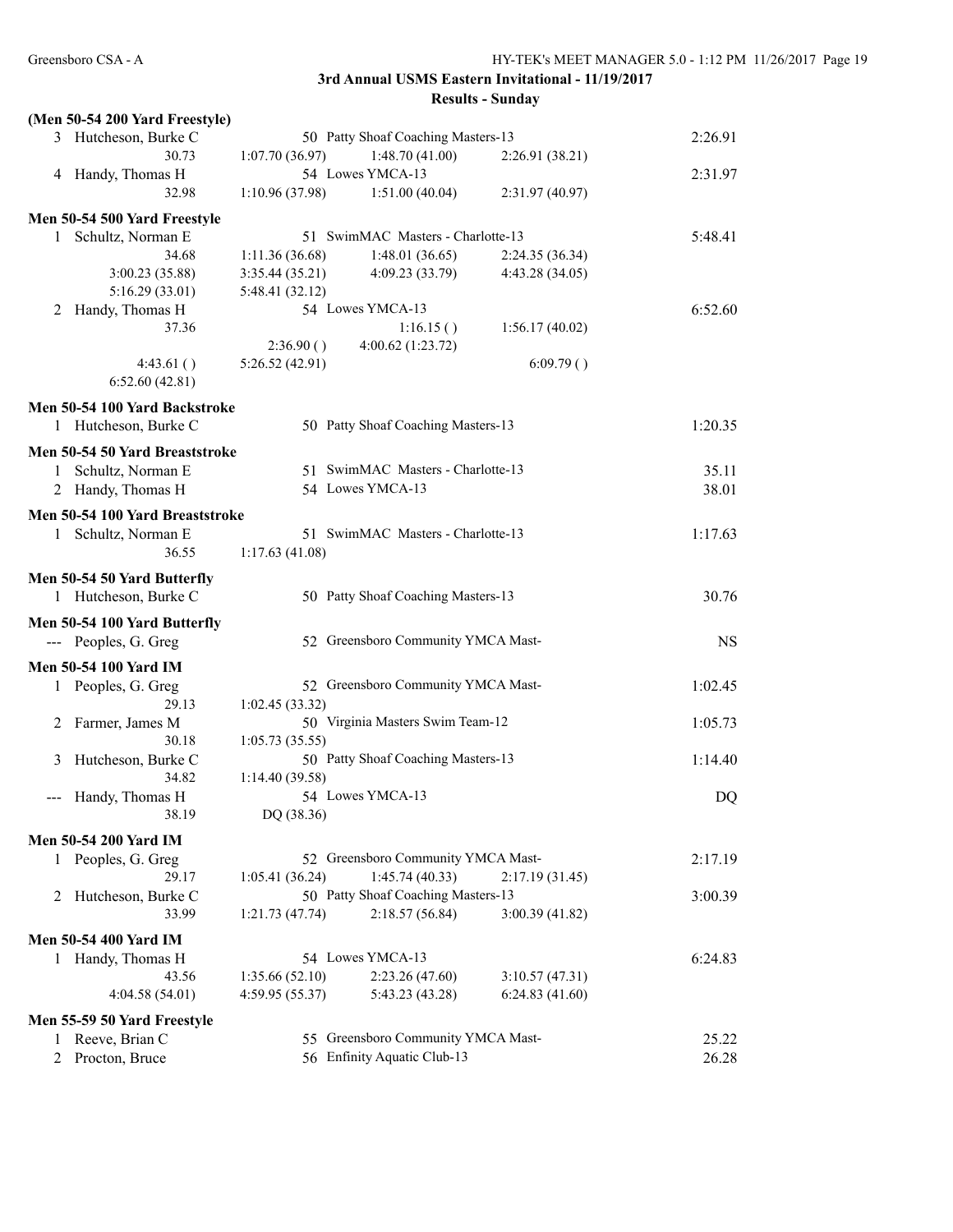**Results - Sunday**

|                     | (Men 55-59 50 Yard Freestyle)                    |                 |                                    |                 |         |
|---------------------|--------------------------------------------------|-----------------|------------------------------------|-----------------|---------|
|                     | 3 Singley, David W                               |                 | 59 Uc13-13                         |                 | 26.87   |
|                     | 4 Carlson, Eric A                                |                 | 57 Greensboro Community YMCA Mast- |                 | 28.02   |
|                     | Men 55-59 100 Yard Freestyle                     |                 |                                    |                 |         |
|                     | 1 Reeve, Brian C                                 |                 | 55 Greensboro Community YMCA Mast- |                 | 56.05   |
|                     | 26.46                                            | 56.05 (29.59)   |                                    |                 |         |
| 2                   | Cole, Robert W                                   |                 | 56 Lowes YMCA-13                   |                 | 57.07   |
|                     | 27.76                                            | 57.07 (29.31)   |                                    |                 |         |
| 3                   | Procton, Bruce                                   |                 | 56 Enfinity Aquatic Club-13        |                 | 58.28   |
|                     | 27.70                                            | 58.28 (30.58)   |                                    |                 |         |
| 4                   | Singley, David W                                 |                 | 59 Uc13-13                         |                 | 59.58   |
|                     | 29.35                                            | 59.58 (30.23)   |                                    |                 |         |
| 5                   | Carlson, Eric A                                  |                 | 57 Greensboro Community YMCA Mast- |                 | 1:02.49 |
|                     | 30.17                                            | 1:02.49(32.32)  |                                    |                 |         |
|                     | Men 55-59 200 Yard Freestyle                     |                 |                                    |                 |         |
| 1                   | Cole, Robert W                                   |                 | 56 Lowes YMCA-13                   |                 | 2:09.82 |
|                     | 30.46                                            | 1:03.73(33.27)  | 1:36.66(32.93)                     | 2:09.82(33.16)  |         |
| 2                   | Procton, Bruce                                   |                 | 56 Enfinity Aquatic Club-13        |                 | 2:21.36 |
|                     | 32.63                                            | 1:08.67(36.04)  | 1:45.15(36.48)                     | 2:21.36(36.21)  |         |
|                     | Men 55-59 500 Yard Freestyle                     |                 |                                    |                 |         |
|                     | 1 Cole, Robert W                                 |                 | 56 Lowes YMCA-13                   |                 | 5:59.45 |
|                     | 32.64                                            | 1:08.31(35.67)  | 1:43.95(35.64)                     | 2:19.84(35.89)  |         |
|                     | 2:55.29(35.45)                                   | 3:31.26(35.97)  | 4:08.29(37.03)                     | 4:44.72 (36.43) |         |
|                     | 5:21.70 (36.98)                                  | 5:59.45 (37.75) |                                    |                 |         |
|                     |                                                  |                 |                                    |                 |         |
|                     | Men 55-59 50 Yard Backstroke                     |                 |                                    |                 |         |
|                     | Carlson, Eric A                                  |                 | 57 Greensboro Community YMCA Mast- |                 | 34.77   |
|                     | 2 Adamonis, James                                |                 | 55 Uc13-13                         |                 | 38.20   |
|                     | Men 55-59 100 Yard Backstroke                    |                 |                                    |                 |         |
| 1                   | Cole, Robert W                                   |                 | 56 Lowes YMCA-13                   |                 | 1:11.74 |
|                     | 34.43                                            | 1:11.74(37.31)  |                                    |                 |         |
| 2                   | Adamonis, James                                  |                 | 55 Uc13-13                         |                 | 1:23.92 |
|                     | Men 55-59 200 Yard Backstroke                    |                 |                                    |                 |         |
|                     | 1 Cole, Robert W                                 |                 | 56 Lowes YMCA-13                   |                 | 2:31.39 |
|                     | 35.86                                            | 1:13.57(37.71)  | 1:52.31(38.74)                     | 2:31.39 (39.08) |         |
|                     | Men 55-59 50 Yard Breaststroke                   |                 |                                    |                 |         |
|                     | Adamonis, James                                  |                 | 55 Uc13-13                         |                 | 43.06   |
|                     |                                                  |                 |                                    |                 |         |
|                     | Men 55-59 100 Yard Breaststroke                  |                 |                                    |                 |         |
| 1                   | Adamonis, James                                  |                 | 55 Uc13-13                         |                 | 1:36.23 |
|                     | 44.27                                            | 1:36.23(51.96)  |                                    |                 |         |
|                     |                                                  |                 | 59 Club Tribe-12                   |                 | NS.     |
| $--$                | Griffin, Jim                                     |                 |                                    |                 |         |
|                     | Men 55-59 50 Yard Butterfly                      |                 |                                    |                 |         |
| 1                   | Reeve, Brian C                                   |                 | 55 Greensboro Community YMCA Mast- |                 | 29.35   |
|                     | 2 Singley, David W                               |                 | 59 Uc13-13                         |                 | 29.94   |
| $\qquad \qquad - -$ | Griffin, Jim                                     |                 | 59 Club Tribe-12                   |                 | NS.     |
|                     |                                                  |                 |                                    |                 |         |
| $\mathbf{1}$        | Men 55-59 200 Yard Butterfly<br>Singley, David W |                 | 59 Uc13-13                         |                 | 2:53.90 |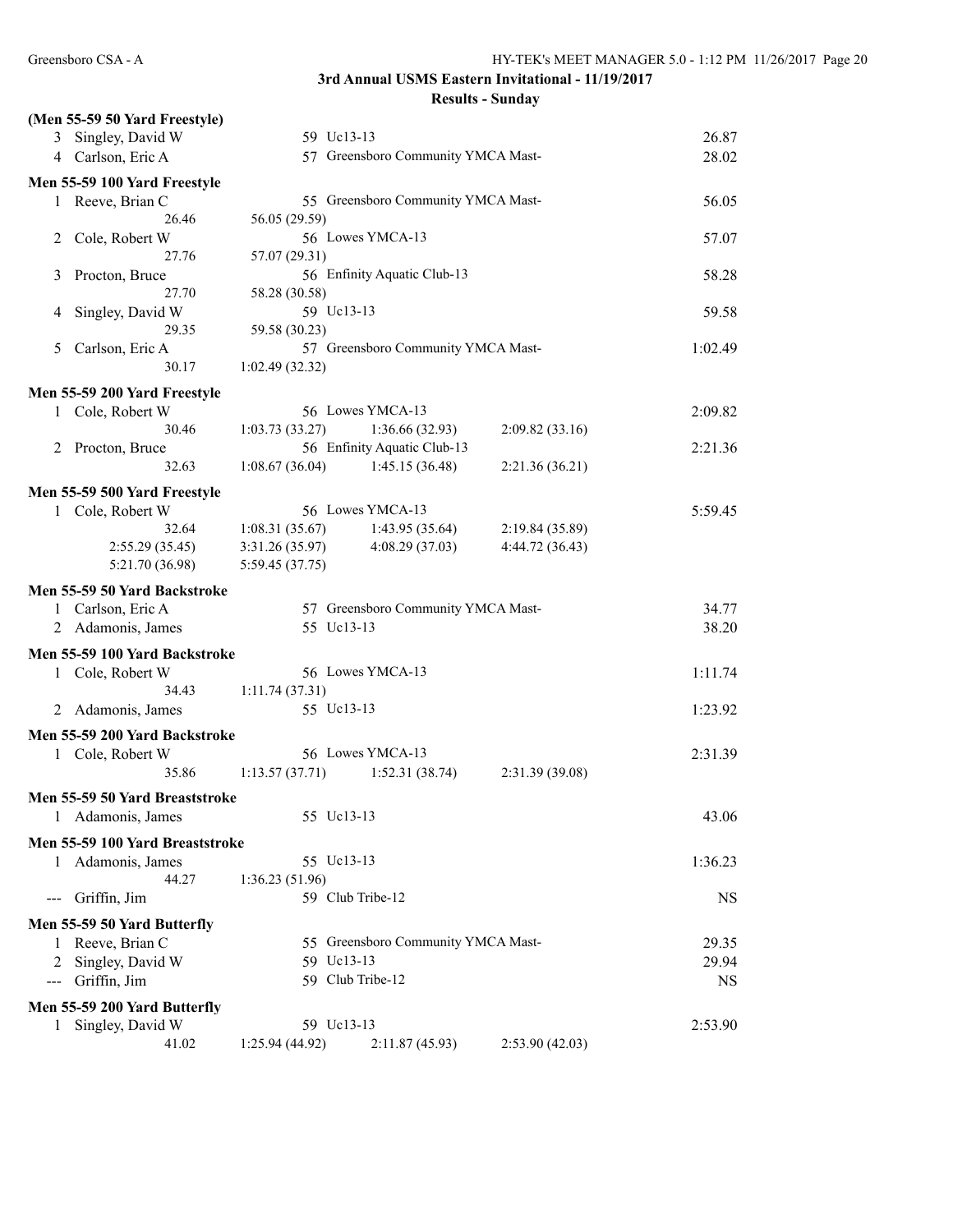|                | Men 55-59 100 Yard IM          |                                                     |           |
|----------------|--------------------------------|-----------------------------------------------------|-----------|
| 1              | Reeve, Brian C                 | 55 Greensboro Community YMCA Mast-                  | 1:09.86   |
|                | 33.16                          | 1:09.86(36.70)                                      |           |
| 2              | Adamonis, James                | 55 Uc13-13                                          | 1:25.96   |
|                | 37.43                          | 1:25.96(48.53)                                      |           |
| $---$          | Griffin, Jim                   | 59 Club Tribe-12                                    | <b>NS</b> |
| $--$           | Procton, Bruce                 | 56 Enfinity Aquatic Club-13                         | <b>NS</b> |
|                | <b>Men 55-59 200 Yard IM</b>   |                                                     |           |
|                | 1 Cole, Robert W               | 56 Lowes YMCA-13                                    | 2:32.56   |
|                | 33.21                          | 1:10.61(37.40)<br>1:58.71(48.10)<br>2:32.56 (33.85) |           |
|                | Men 60-64 50 Yard Freestyle    |                                                     |           |
| 1              | Gilchrist, Donald B            | 63 Enfinity Aquatic Club-13                         | 26.93     |
| $\overline{c}$ | Carrow, Hill                   | 62 Raleigh Area Masters-13                          | 28.85     |
| 3              | Kurtzman, Andy D               | 62 Florida Maverick Masters-14                      | 29.51     |
|                |                                | 61 North Carolina Masters Swimmin-13                |           |
| 4              | McMurry, David W               | 63 Greensboro Community YMCA Mast-                  | 31.56     |
| 5              | Miller, Jamie A                |                                                     | 38.18     |
|                | Men 60-64 100 Yard Freestyle   |                                                     |           |
| $\mathbf{1}$   | Gilchrist, Donald B            | 63 Enfinity Aquatic Club-13                         | 58.50     |
|                | 28.26                          | 58.50 (30.24)                                       |           |
| 2              | Kurtzman, Andy D               | 62 Florida Maverick Masters-14                      | 1:05.20   |
|                | 31.23                          | 1:05.20(33.97)                                      |           |
| 3              | Carrow, Hill                   | 62 Raleigh Area Masters-13                          | 1:08.85   |
|                | 32.91                          | 1:08.85(35.94)                                      |           |
| 4              | McMurry, David W               | 61 North Carolina Masters Swimmin-13                | 1:10.93   |
|                | 35.26                          | 1:10.93(35.67)                                      |           |
|                | Men 60-64 200 Yard Freestyle   |                                                     |           |
|                | 1 Klein, Jonathan E            | 60 North Carolina Masters Swimmin-13                | 2:02.57   |
|                | 28.25                          | 59.55 (31.30)<br>1:31.11(31.56)<br>2:02.57(31.46)   |           |
|                | Men 60-64 500 Yard Freestyle   |                                                     |           |
|                | 1 Miller, Jamie A              | 63 Greensboro Community YMCA Mast-                  | 9:50.86   |
|                | 53.73                          | 2:52.97()                                           |           |
|                |                                | 6:52.97()                                           |           |
|                | 9:50.86 (2:57.89)              |                                                     |           |
|                |                                |                                                     |           |
|                | Men 60-64 50 Yard Backstroke   |                                                     |           |
|                | 1 Carrow, Hill                 | 62 Raleigh Area Masters-13                          | 37.19     |
|                | 2 White, Warren A              | 62 SwimMAC Masters - Charlotte-13                   | 37.49     |
| 3              | McMurry, David W               | 61 North Carolina Masters Swimmin-13                | 39.98     |
| 4              | Clasby, Brad L                 | 63 Uc13-13                                          | 43.28     |
| 5              | Miller, Jamie A                | 63 Greensboro Community YMCA Mast-                  | 51.58     |
|                | Men 60-64 100 Yard Backstroke  |                                                     |           |
| 1              | Klein, Jonathan E              | 60 North Carolina Masters Swimmin-13                | 1:02.43   |
|                | 30.41                          | 1:02.43(32.02)                                      |           |
| 2              | White, Warren A                | 62 SwimMAC Masters - Charlotte-13                   | 1:24.60   |
|                | 38.64                          | 1:24.60(45.96)                                      |           |
|                | Men 60-64 50 Yard Breaststroke |                                                     |           |
| 1              | Gilchrist, Donald B            | 63 Enfinity Aquatic Club-13                         | 34.38     |
| 2              | Carrow, Hill                   | 62 Raleigh Area Masters-13                          | 38.20     |
| 3              | Miller, Jamie A                | 63 Greensboro Community YMCA Mast-                  | 49.71     |
|                |                                |                                                     |           |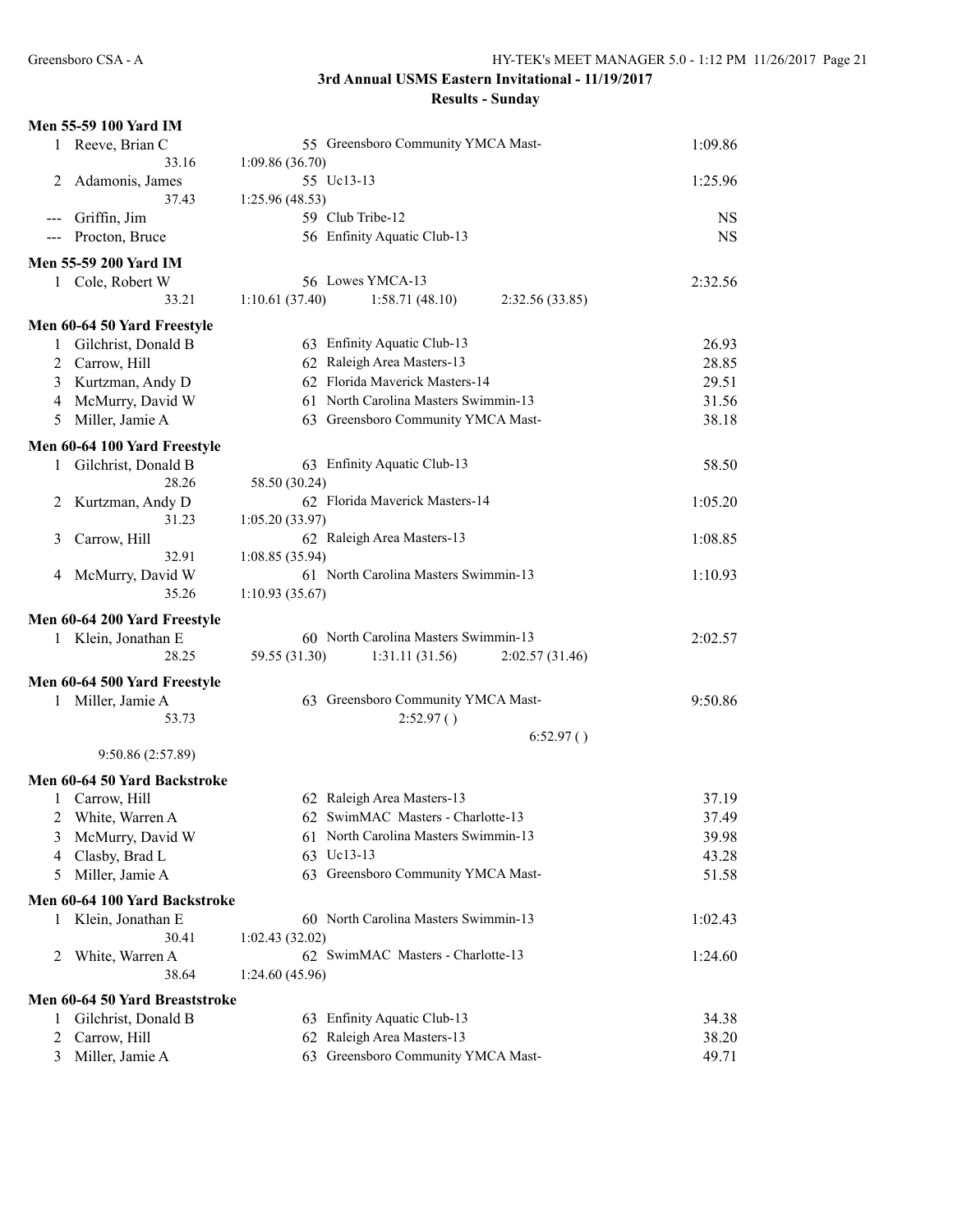| (Men 60-64 50 Yard Breaststroke) |                                                             |           |
|----------------------------------|-------------------------------------------------------------|-----------|
| 4 Clasby, Brad L                 | 63 Uc13-13                                                  | 49.99     |
| Men 60-64 50 Yard Butterfly      |                                                             |           |
| 1 Klein, Jonathan E              | 60 North Carolina Masters Swimmin-13                        | 27.30     |
| 2 Gilchrist, Donald B            | 63 Enfinity Aquatic Club-13                                 | 29.28     |
| 3 Carrow, Hill                   | 62 Raleigh Area Masters-13                                  | 31.68     |
| 4 Kurtzman, Andy D               | 62 Florida Maverick Masters-14                              | 32.91     |
| Men 60-64 100 Yard Butterfly     |                                                             |           |
| Kurtzman, Andy D<br>1            | 62 Florida Maverick Masters-14                              | 1:18.20   |
| 35.21                            | 1:18.20(42.99)                                              |           |
| Klein, Jonathan E<br>$--$        | 60 North Carolina Masters Swimmin-13                        | <b>NS</b> |
| Men 60-64 200 Yard Butterfly     |                                                             |           |
| 1 Kurtzman, Andy D               | 62 Florida Maverick Masters-14                              | 3:02.32   |
| 39.78                            | 1:26.89(47.11)<br>2:15.70(48.81)<br>3:02.32(46.62)          |           |
| <b>Men 60-64 100 Yard IM</b>     |                                                             |           |
| 1 Gilchrist, Donald B            | 63 Enfinity Aquatic Club-13                                 | 1:07.99   |
| 32.14                            | 1:07.99(35.85)                                              |           |
| Miller, Jamie A<br>2             | 63 Greensboro Community YMCA Mast-                          | 1:48.30   |
| 50.40                            | 1:48.30 (57.90)                                             |           |
| McMurry, David W<br>---          | 61 North Carolina Masters Swimmin-13                        | <b>NS</b> |
| <b>Men 60-64 400 Yard IM</b>     |                                                             |           |
| Miller, Jamie A<br>1             | 63 Greensboro Community YMCA Mast-                          | 9:08.98   |
| 1:02.96                          | 2:13.34 (1:10.38)<br>3:33.96 (1:20.62)<br>4:47.70 (1:13.74) |           |
| 6:00.27(1:12.57)                 | 7:12.80(1:12.53)<br>8:13.98 (1:01.18)<br>9:08.98 (55.00)    |           |
| Men 65-69 50 Yard Freestyle      |                                                             |           |
| 1 Purser, David F                | 69 Mecklenburg Swim Association M-13                        | 31.86     |
| Men 65-69 50 Yard Backstroke     |                                                             |           |
| 1 Purser, David F                | 69 Mecklenburg Swim Association M-13                        | 38.13     |
| Men 65-69 50 Yard Butterfly      |                                                             |           |
| 1 Purser, David F                | 69 Mecklenburg Swim Association M-13                        | 34.75     |
|                                  |                                                             |           |
| Men 65-69 100 Yard IM            |                                                             |           |
| 1 Purser, David F                | 69 Mecklenburg Swim Association M-13                        | 1:20.74   |
| 37.22                            | 1:20.74(43.52)                                              |           |
| Men 70-74 50 Yard Freestyle      |                                                             |           |
| Fitzmaurice, Michael<br>1        | 71 SwimMAC Masters - Charlotte-13                           | 30.37     |
| Borrero, Fredie<br>2             | North Carolina Masters Swimmin-13<br>70                     | 33.66     |
| Vruwink, Henry L<br>3            | 70 North Carolina Masters Swimmin-13                        | 44.48     |
| Cook, Dixon C<br>4               | 70 Greensboro Community YMCA Mast-                          | 46.44     |
| Men 70-74 100 Yard Freestyle     |                                                             |           |
| Cook, Dixon C<br>1               | 70 Greensboro Community YMCA Mast-                          | 2:05.38   |
| 1:00.17                          | 2:05.38(1:05.21)                                            |           |
| Men 70-74 200 Yard Freestyle     |                                                             |           |
| Cook, Dixon C<br>1               | 70 Greensboro Community YMCA Mast-                          | 4:32.22   |
| 1:00.68                          | 2:14.06 (1:13.38)<br>3:25.33 (1:11.27)<br>4:32.22 (1:06.89) |           |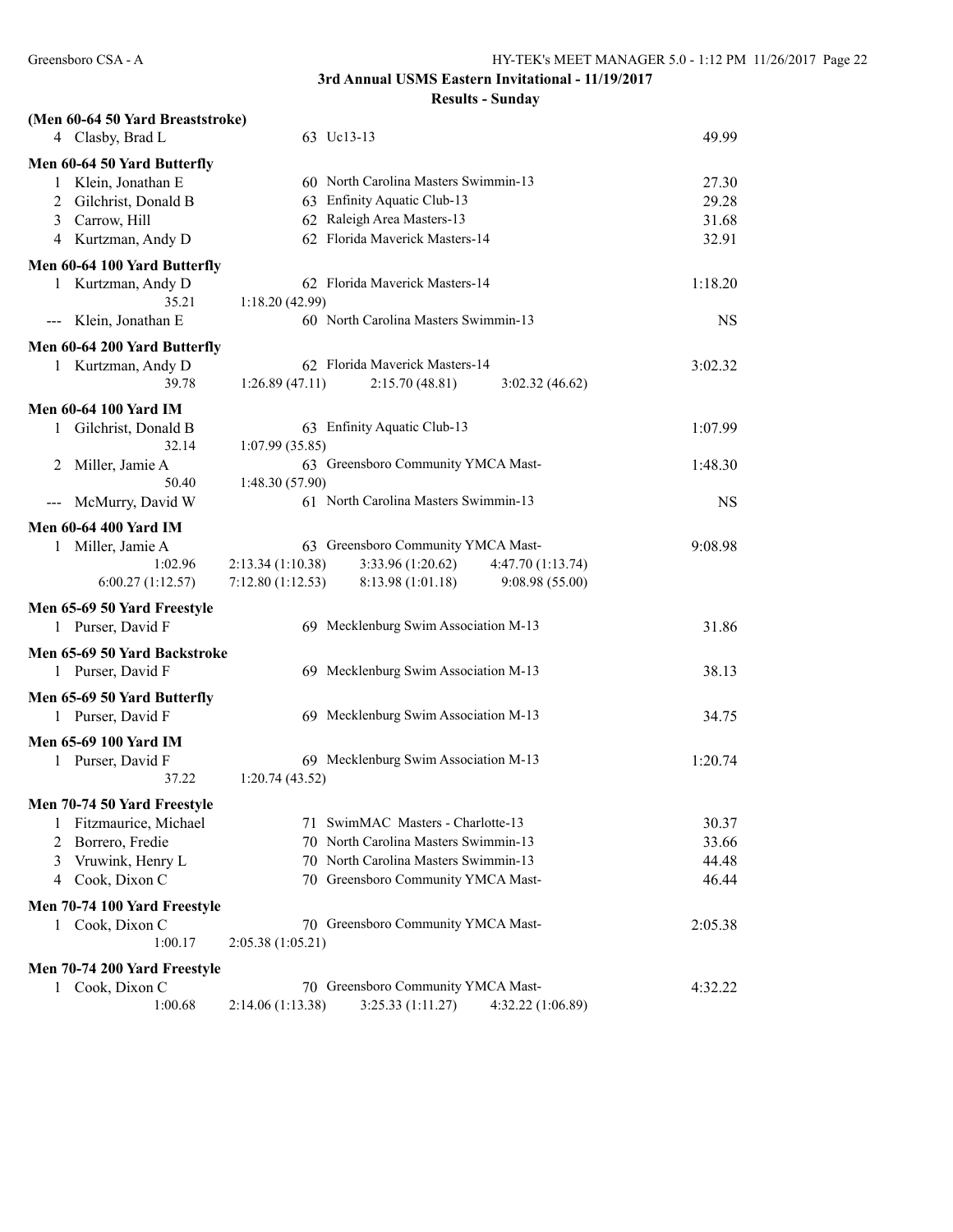| Men 70-74 50 Yard Backstroke                                                                                                              |                          |
|-------------------------------------------------------------------------------------------------------------------------------------------|--------------------------|
| 1 Conroy, Michael J<br>71 Mecklenburg Swim Association M-13                                                                               | 36.88                    |
| 70 North Carolina Masters Swimmin-13<br>2 Borrero, Fredie                                                                                 | 45.93                    |
| Cook, Dixon C<br>70 Greensboro Community YMCA Mast-<br>3                                                                                  | 52.90                    |
| 70 North Carolina Masters Swimmin-13<br>4 Vruwink, Henry L                                                                                | 55.95                    |
| Men 70-74 100 Yard Backstroke                                                                                                             |                          |
| 71 Mecklenburg Swim Association M-13<br>1 Conroy, Michael J                                                                               | 1:20.57                  |
| 39.51<br>1:20.57(41.06)                                                                                                                   |                          |
| Men 70-74 50 Yard Breaststroke                                                                                                            |                          |
| 70 North Carolina Masters Swimmin-13<br>1 Borrero, Fredie                                                                                 | 48.93                    |
| 70 North Carolina Masters Swimmin-13<br>2 Vruwink, Henry L                                                                                | 59.75                    |
|                                                                                                                                           |                          |
| Men 70-74 50 Yard Butterfly                                                                                                               |                          |
| 71 Mecklenburg Swim Association M-13<br>1 Conroy, Michael J                                                                               | 35.88                    |
| 70 North Carolina Masters Swimmin-13<br>2 Borrero, Fredie                                                                                 | 37.74                    |
| <b>Men 70-74 100 Yard IM</b>                                                                                                              |                          |
| 71 Mecklenburg Swim Association M-13<br>Conroy, Michael J<br>$\mathbf{1}$                                                                 | 1:20.91                  |
| 37.25<br>1:20.91(43.66)                                                                                                                   |                          |
| 70 North Carolina Masters Swimmin-13<br>2 Borrero, Fredie                                                                                 | 1:33.91                  |
| 42.44<br>1:33.91(51.47)                                                                                                                   |                          |
| Men 80-84 50 Yard Freestyle                                                                                                               |                          |
| 84 North Carolina Masters Swimmin-13<br>1 Barrett, Steve                                                                                  | 50.40                    |
|                                                                                                                                           |                          |
| <b>Men 80-84 200 Yard IM</b>                                                                                                              |                          |
| 84 North Carolina Masters Swimmin-13<br>Barrett, Steve                                                                                    | 4:31.20                  |
|                                                                                                                                           |                          |
| 1:01.09<br>2:04.69(1:03.60)<br>3:25.31(1:20.62)<br>4:31.20 (1:05.89)                                                                      |                          |
| Women 35+200 Yard Freestyle Relay                                                                                                         |                          |
| 1 North Carolina Aquatic Club Ma-<br>A                                                                                                    | 2:02.78                  |
| 1) Greene, Dana M W48<br>2) Hall, Virginia R W44<br>3) Worthington, Anne W35                                                              | 4) Bishop, Jessica L W42 |
| 1:00.07(29.66)<br>30.41<br>1:36.19(36.12)<br>2:02.78 (26.59)                                                                              |                          |
| Women 35+200 Yard Medley Relay                                                                                                            |                          |
| 1 North Carolina Aquatic Club Ma-<br>A                                                                                                    | 2:12.37                  |
| 1) Hogan, Patricia S W48<br>2) Worthington, Anne W35<br>3) Bishop, Jessica L W42                                                          | 4) Oggel, Amy W47        |
| 1:08.38<br>1:41.37()                                                                                                                      |                          |
| 2:12.37(31.00)                                                                                                                            |                          |
| Women 45+200 Yard Medley Relay                                                                                                            |                          |
| A<br>Enfinity Aquatic Club-13                                                                                                             | 2:16.75                  |
| 1) Buckley-Kornatz, Jennifer A W42) Campagna, Janice M W57<br>3) Maycock, Cary W W49                                                      | 4) Quillen, Diane E W54  |
| 1:10.38(37.84)<br>2:16.75(30.85)<br>32.54<br>1:45.90(35.52)                                                                               |                          |
|                                                                                                                                           |                          |
| Men 18+200 Yard Freestyle Relay<br>A                                                                                                      |                          |
| Enfinity Aquatic Club-13<br>1                                                                                                             | 1:28.21                  |
| 1) Hubbard, Sawyer A M25<br>2) McCulley, Korey L M33<br>3) Criss, Austin M23<br>22.54<br>1:07.50(22.35)<br>1:28.21(20.71)<br>45.15(22.61) | 4) Gates, Percy N M24    |
| Virginia Masters Swim Team-12<br>A<br>2                                                                                                   | 1:33.66                  |
| 1) Cavalcanti, Thiago M29<br>2) Shanks, Doug M42<br>3) Tudor, Shane A M24                                                                 | 4) Farmer, James M M50   |
| 22.81<br>46.28 (23.47)<br>1:33.66 (25.22)<br>1:08.44(22.16)                                                                               |                          |
| Greensboro Community YMCA N<br>A<br>3                                                                                                     | 1:44.00                  |
| 1) Reeve, Brian C M55<br>2) Wehe, John G M41<br>3) Carlson, Eric A M57<br>25.82<br>52.22 (26.40)<br>1:20.44(28.22)<br>1:44.00(23.56)      | 4) Moffitt, Stuart N M21 |